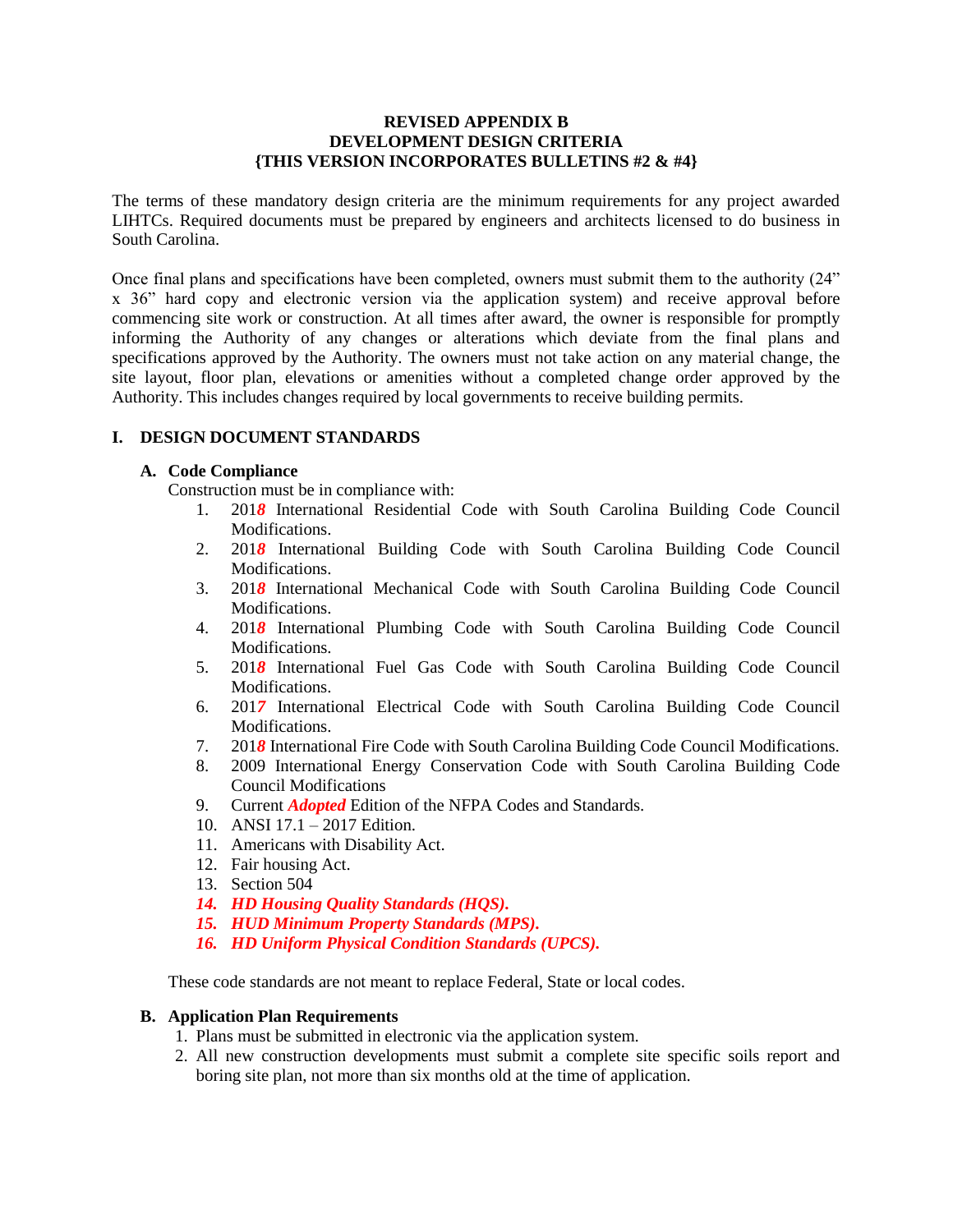- a. The soils report and boring site plan must reflect the results of laboratory tests conducted on a minimum of:
	- i. One soil borings per every 3,000 square feet of planned building ('s) footprint.
	- ii. One soil borings per every 300 linear foot of road way.
	- iii. One soil boring for every 3,000 square foot of at the planned paved parking areas of the development.
- b. A registered professional engineer or a certified testing agency with a current license to practice in the State of South Carolina must prepare the report.
- c. Rehabilitation projects adding any new building foundations must also submit a foundation specific soils report and boring site plan as stated above.
- d. All geotechnical recommendations must be incorporated into plans and cost estimates.
- 3. Site & Civil plans using a scale of  $1" = 30"$  or 40" with a north arrow that include:
	- a. Phased site plan.
	- b. Vicinity map.
	- c. Street name(s) where site access is made.
	- d. Site acreage with Tax map #'s.
	- e. Adjacent properties with descriptions Tax map #'s
	- f. Flood plains and wetlands.
	- g. Site zoning restriction including setback, right of ways and boundary lines.
	- h. Existing elevations and proposed elevations.
	- i. Location of existing and any proposed changes to existing structures, buildings, roadways and parking areas.
	- j. Finished floor elevations for all buildings.
	- k. Building(s) layout with locations of proposed specialty units including but not limited to handicapped and sensory impaired locations.
	- l. Site features such as community building, playground, picnic shelter, gazebo, walking trails, refuse collection area, postal facilities and site entrance signage.
	- m. Planed roads and parking areas with parking spaces clearly depicted.
	- n. Development site lighting plan.
	- o. Retaining walls.
	- p. Planed landscaping.
	- q. Underground utilities.
	- r. Detention pond.
	- s. Fencing.
- 4. Proposed Landscaping plans must follow any applicable landscape municipal ordinance and include:
	- a. Marking of existing trees and shrubs.
	- b. Existing plantings
	- c. Proposed plantings
	- d. Use of native drought resistance plants.
	- e. Provide list of all plants to be added include both the common and botanical name of the plant.
	- f. Prescriptive to preserve and protect existing trees during construction
	- g. There must be 20' minimum of sod extending out from each exterior building wall. A lesser amount will be permitted if sod extends from building wall to property line or road.
	- h. An Irrigation/sprinkler system serving all landscaped areas.
	- i. All disturbed areas not sodded must be seeded.
- 5. Architectural plans that include:
	- a. Front, rear and side elevations of all building types and identify all materials to be used on building (s) exterior using a scale of  $1/8$ " = 1'.
	- b. Building plans using a scale of  $1/8$ " or  $\frac{1}{4}$ " = 1'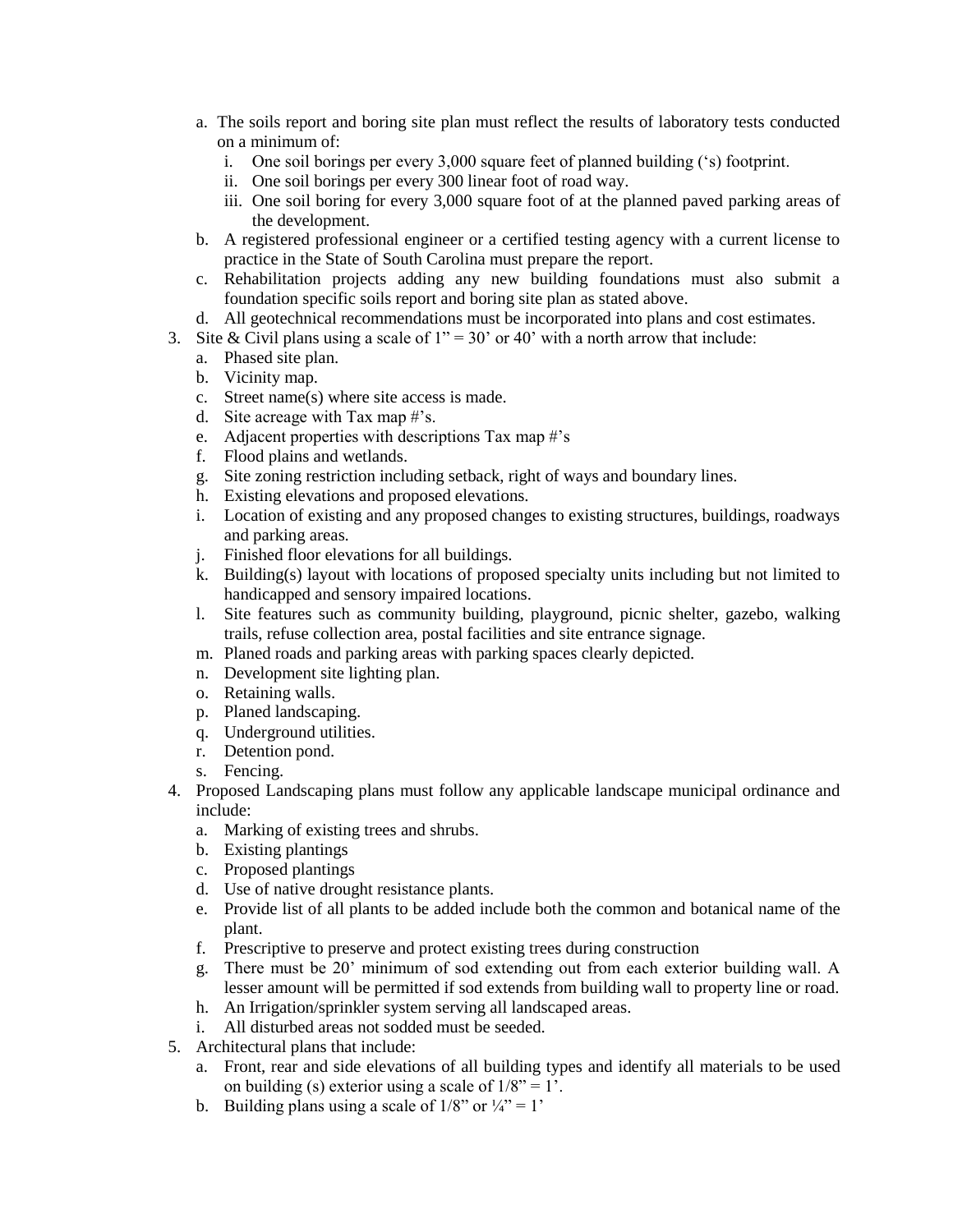- c. Building plans to include total square footage and heated total square footage.
- d. Dimensioned floor plans for all unit types using a scale of  $\frac{1}{4}$ " = 1" that include heated square footage, total square footage and individual bedroom square footage.
- e. *Plans are to be redlined* for projects involving renovation and/or demolition of existing structures, proposed changes to building components and design and also describe removal and new construction methods.
- f. For projects involving removal of asbestos and/or lead based paint removal, general notes identifying location and procedures for removal.

#### **C. Final Plan and Specification Requirements**

No later than ten (10) months after the Reservation Date, all awarded projects must submit a full set of completed Plans, Specifications and Geotechnical Soil Reports that include all application plan requirements and any changes from the application plan submittal.

All of the following requirements must be followed:

- 1. Title Sheet
- 2. Geotechnical Soil Report (s) must be bound with in the project specifications.
- 3. Site, Civil, Architectural and Structural.
	- a. Must incorporate all Geotechnical recommendations included in the soil report(s).
	- b. Complete sections and details.
	- c. Window and Door Schedules must be complete.
	- d. Details and Sections pages for all site features and amenities.
- 4. Mechanicals (HVAC, Plumbing and Electrical) and Fire Sprinkler.
	- a. Plumbing drawings must include waste and domestic water riser diagrams.
	- b. All electrical, plumbing and HVAC fixture schedules must be complete.
	- c. HVAC, manuals J, S & D must be included in the plans.
	- d. Natural air calculations.
	- e. Outside air calculations.
- 5. Updated landscaping plans (see (B)(4) above)
- 6. Development Site Lighting plans with representative photometrics shown on plan.
- 7. Plans and Specs must include all Mandatory and Optional Design Criteria.
- 8. Site and Civil plans using a scale of  $1" = 30'$  or 40'.
- 9. Building plans using a scale of  $1/8$ " or  $\frac{1}{4}$ " = 1'
- 10. Floor Plans using a scale of  $1/4$ " = 1' scale.
- 11. Elevations and Sections using a scale of  $1/8$ ' or  $\frac{1}{4}$ ' = 1'.

### **II. MANDATORY DESIGN CRITERIA**

#### **A. ACCESSIBILITY**

Developments must meet all federal, state and local accessibility standards, as well as all Authority accessibility requirements.

All owners must contract with a third party Qualified Accessibility Consultant to conduct the following:

- 1. A pre-construction plan and specification review to determine that the proposed property will meet all required accessibility requirements, including initial comments from the consultant and all documents related to resolution of identified accessibility issues. The Consultant report must be included with the initial construction documents submitted to the Authority.
- 2. Provide at least two training sessions to the Architect, General Contractor, Job Superintendent, and a representative of every subcontractor group that will affect accessibility (grading, concrete, framing, electrical, plumbing, sheetrock, and cabinetry)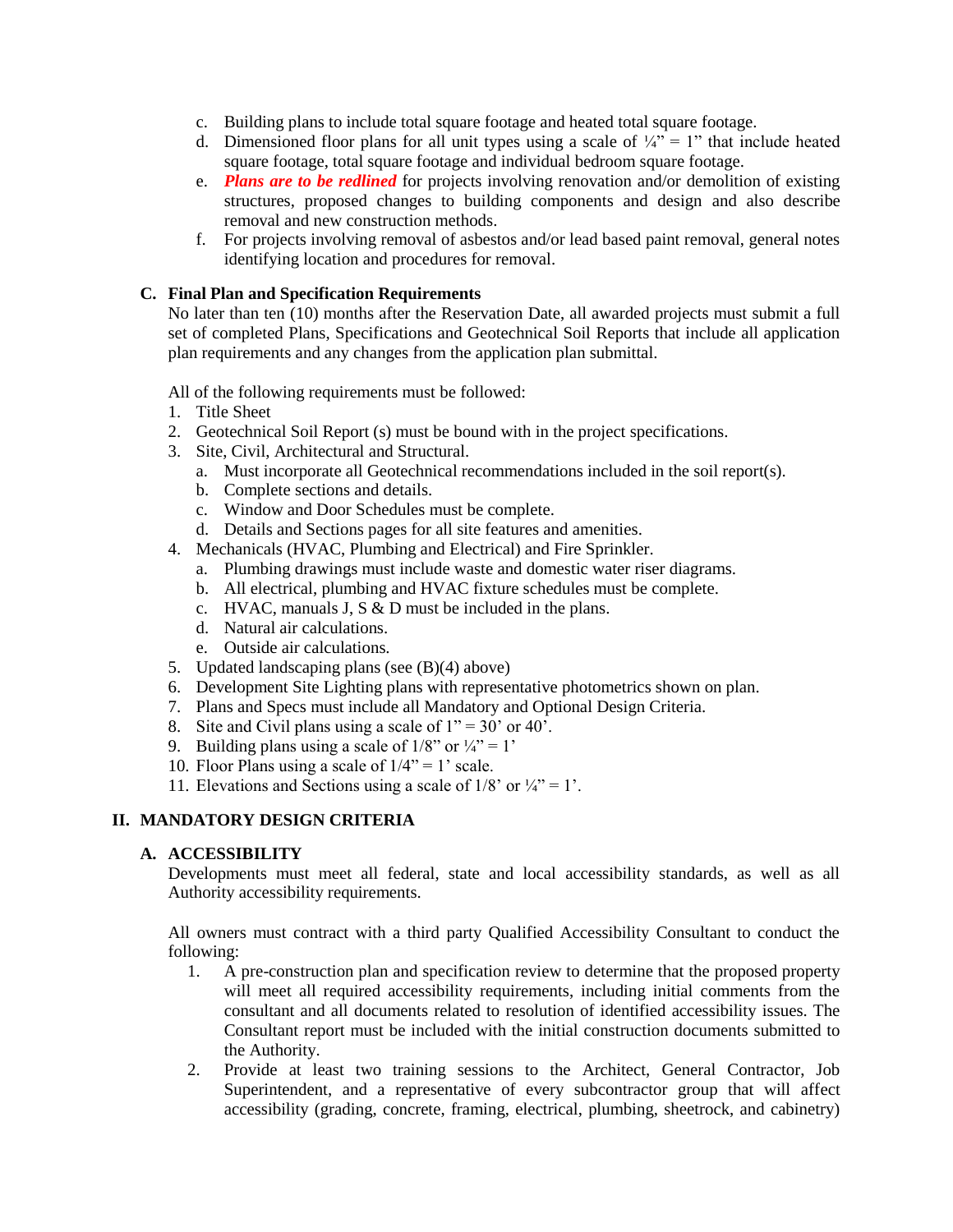regarding accessibility requirements. One training session must be on site. Maintain a written description of the training sessions and documentation of the events.

- 3. An inspection of the construction site after framing. The Authority must receive a copy of the consultant's report and documentation that all issues have been resolved.
- 4. A final inspection of the property after construction completion to determine that the property was constructed in accordance with all accessibility requirements. The Authority must receive a copy of the consultant's report and documentation that all issues were resolved prior to cost certification submission. Developers must contact the qualified accessibility consultant directly, and contract to provide the accessibility compliance services.

*NOTE: The above outlines the minimum Accessibility Consultant work scope requirements. The project team should further discuss the scope of the specific project with the Accessibility Consultant to determine the actual number of site visits/reviews the project will require in order to ensure compliance with all federal, state, and local accessibility standards.*

The Accessibility Consultant must complete Exhibit AA, Accessibility Consultant Qualifications Statement. The consultant must:

- 1. possess the required knowledge to inspect multifamily properties for compliance with all federal, state and agency accessibility requirements and meets the following experience requirements and qualifications;
- 2. not be a member or have an identity of interest with any member of the Development Team;
- 3. have no less than five (5) years of experience performing accessibility compliance assessments for affordable rental housing projects; and
- 4. carry the minimum insurance coverage as required by current industry standards.

The Qualified Consultant must arrange enough visits with the Development Team to observe all areas of accessibility and to verify completion of recommended corrections.

### **Modification Requirements:**

- 1. The Authority requires that all accessibility modifications be in place upon completion of new construction and/or completion of substantial rehabilitation, including kitchen and closet shelving, grab bars, and appliances. The ability of the applicant to adapt a unit to the required standard upon request is generally not sufficient to meet this requirement. However, removable or adaptable base cabinets are permitted under kitchen and bathroom sinks and under kitchen work surfaces if written instructions for their removal and adaptation is on file in the leasing office
- 2. In addition, the following equipment may be stored onsite for installation at the tenant's request:
	- a. Under-sink pipe guards.
	- b. Visual/hearing impaired equipment.
	- c. Tub seats.

Refer to Uniform Federal Accessibility Standards (UFAS) 4.34 for additional unit design standards and consumer information that must be available to the tenant in an accessible unit.

### **Required Accessibility Unit Standards:**

1. **Mobility Disabled Units**: Type A, at least 5% of the total units (but no less than one unit) must be equipped for the mobility disabled, including for wheelchair restricted residents. Roll-in showers must be incorporated into all of the Type A mobility equipped units. Mobility units with more than one bathroom must have at least one bathroom with a roll-in shower.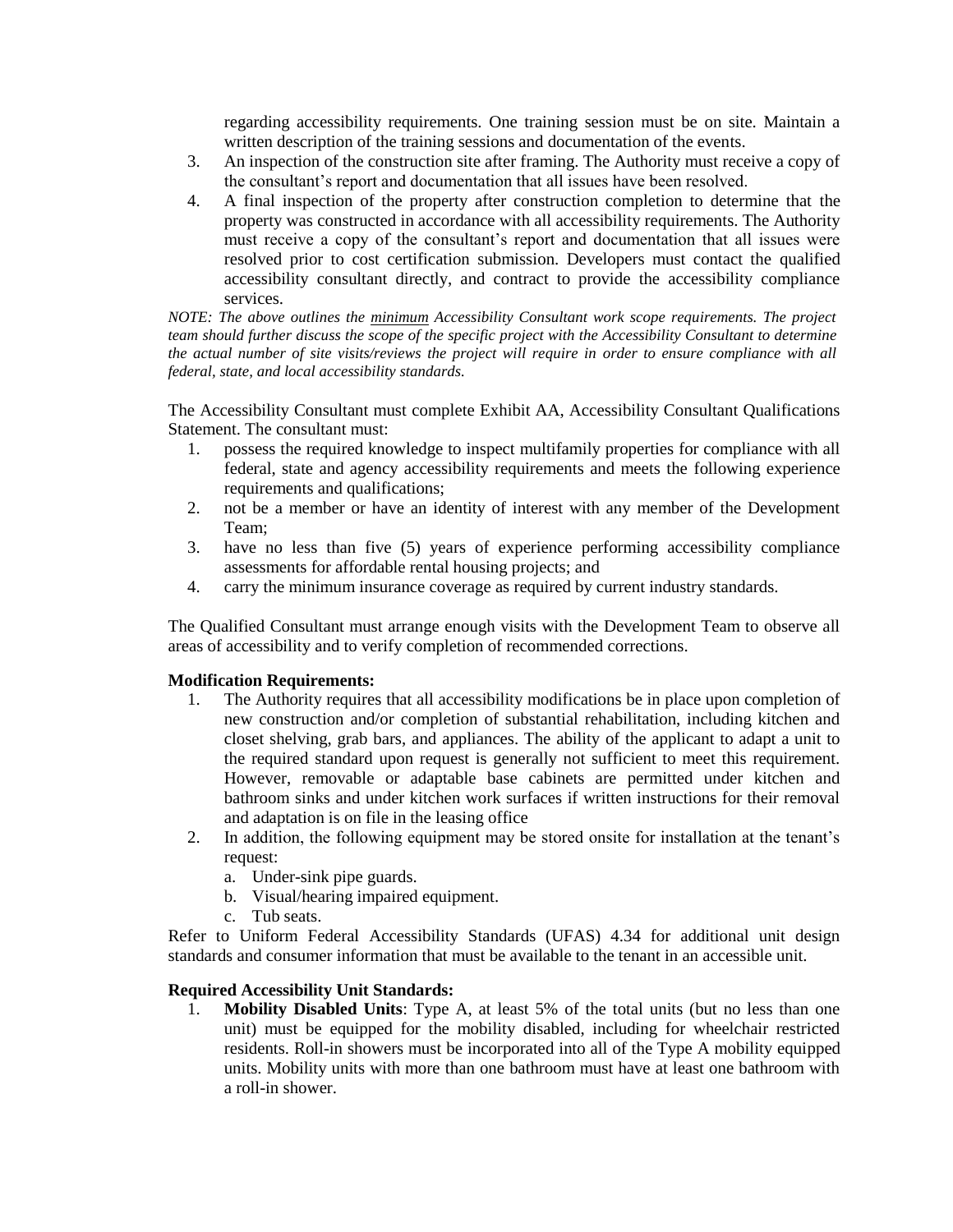- 2. **Hearing and Sight-Impaired Units**: Type B, at least an additional 2% of the total units (but no less than one unit) must be equipped for hearing and sight-impaired residents. To provide hearing and sight-impaired accessibility, HUD recommends compliance with ICC/ANSI A117.1 Section 1006, which includes audio and visual notification on fire alarms and at the primary unit entrance.
- 3. **5% and 2% requirement**: The same unit(s) cannot be used to satisfy the 5% and 2% requirement.

### **Older Persons 55+ Developments:**

- 1. **Elevators:** There must be an ADA complaint elevator to all units above the ground floor.
- 2. **Furnished Gathering Areas:** Buildings with multi-story construction must have interior conditioned and furnished gathering areas located throughout the complex, including but not limited to areas near elevators.
- 3. **Accessible and Adaptable:** 100% of the units must be accessible and adaptable (Type B), as defined by the Fair Housing Amendments Act of 1988. *For rehabilitation projects refer to the Fair Housing Amendment Act of March 13, 1991.*

### **Emergency Alert System:**

- 1. All Mobility and Hearing and Sight-Impaired Units must have a wireless or hard-wired emergency alert system installed, including a pull cord located in every bedroom and bathroom that either triggers an audible and visual notification outside of the dwelling unit or notifies the staff and 911 during work hours, and 911 after work hours.
- 2. If a building fire alarm system is required, the hearing and sight-impaired units are undesignated, and the required equipment is not installed, then all units must be wired into the building fire alarm system.

### **B. UNIT SIZE & BASE REQUIREMENTS**

1. All residential units must meet minimum unit size requirements. The square footage measurements below are for heated square feet only, measured interior wall to interior wall, and do not include exterior wall square footage. The area occupied by the stair case may only be counted once. Unheated areas such as patios, decks, porches, stoops, or storage rooms cannot be included.

| Studio    | 500 square feet                  |
|-----------|----------------------------------|
| 1 Bedroom | 750 square feet                  |
| 2 Bedroom | 850 square feet                  |
| 3 Bedroom | 1,100 square feet                |
| 4 Bedroom | 1,250 square feet                |
|           | For supportive housing units, th |

*For supportive housing units, the minimum square footage for studio and 1 bedroom units is 350 square feet. The requirements in section (B)(2) below are applicable.*

No more than 20% of the total number of residential units may be Studio units.

*The above square footage requirement do not apply to rehabilitation projects. Please see Section V. Rehabilitation of Existing Housing for square footage requirements of rehabilitation projects.*

- 2. Units must also meet the following requirements:
	- a. Studio Apartment: the bedroom, living area and full kitchen may be contained in the same room; must have one full bathroom and laundry room.
	- b. One Bedroom Apartment: at least six rooms including a living room, dining room, full kitchen, one bedroom, one full bathroom and laundry room.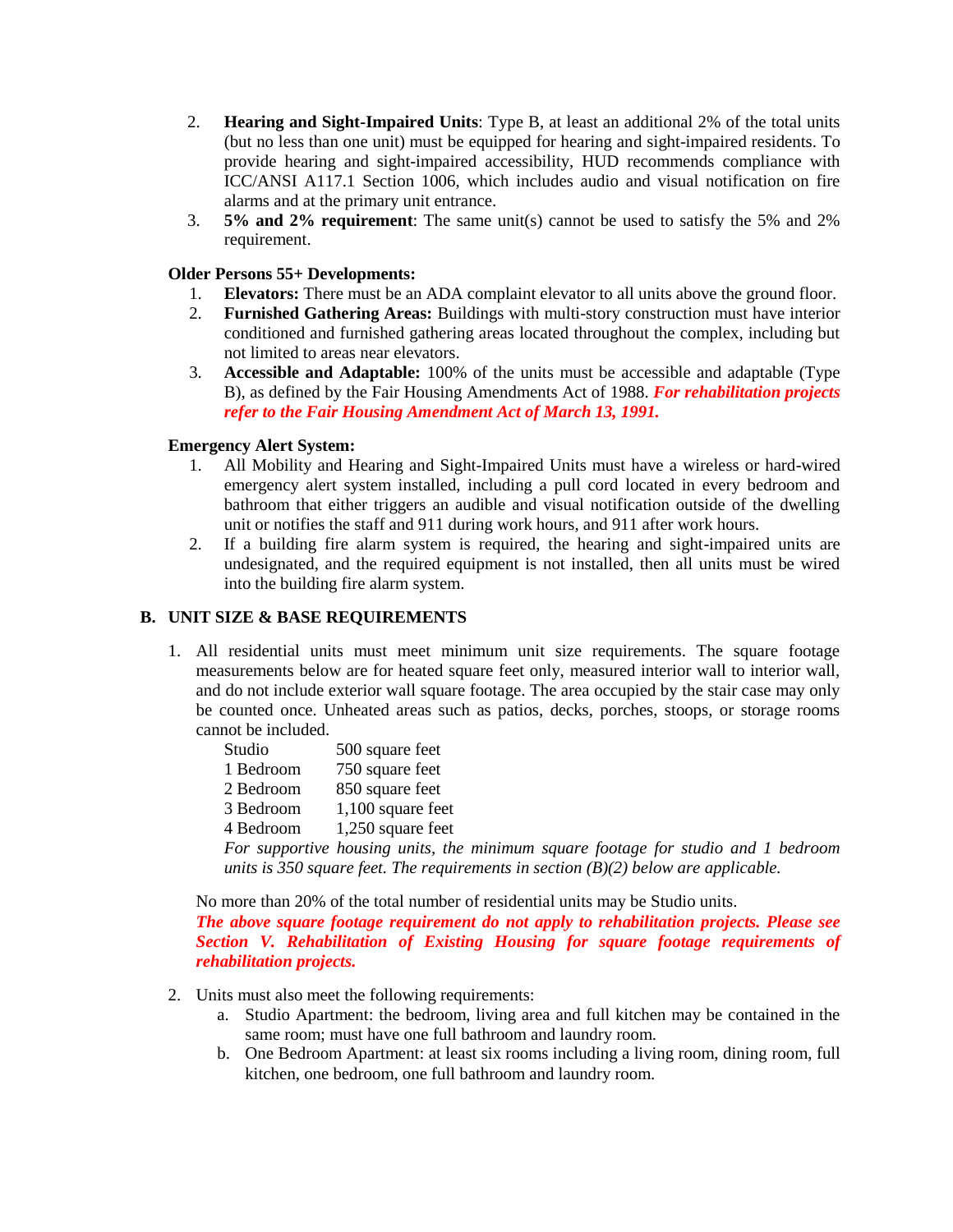- c. Two Bedroom Apartment: at least seven rooms including a living room, dining room, full kitchen, two bedrooms, one full bathroom and laundry room.
- d. Three Bedroom Apartment: at least nine rooms including a living room, dining room, full kitchen, three bedrooms, two full bathrooms and laundry room.
- e. Four Bedroom Apartment: at least ten rooms including a living room, dining room, full kitchen, four bedrooms, two full bathrooms and laundry room.
- 3. **Bedroom Size**: The primary bedroom in each unit must be at least 170 square feet. All other bedrooms must be a minimum 120 square feet. The minimum bedroom square footage excludes the closet space. *Does not apply to rehabilitation projects.*
- 4. **Living Room Size**: The living room must be at least 150 square feet with a minimum dimension of 11'6". *Does not apply to rehabilitation projects.*

### 5. **Bathroom Requirements**

- a. Full Bathroom: must contain a toilet, vanity with sink and a  $32^\circ \times 60^\circ$  one piece fiberglass tub/shower combination.
- b. Half Bathroom: must contain a toilet and a vanity with sink.
- c. ADA/ SECTION 504 UNITS: Type A, Any unit that is required to meet ADA/ Section 504 accessibility requirements shall have the accessible bedroom and bathroom with one roll-in shower located on the accessible floor.
- d. Town Homes without a bed and bath on the main floor will be required to have a half bathroom located on the main floor. *Does not apply to rehabilitation projects unless it's a gut rehab including plumbing.*
- e. Whirlpool tubs are prohibited.
- 6. All units must have a balcony, sunroom, or patio.
	- a. Patios and balconies must be 65 square feet minimum
	- b. Sunroom must be 70 square feet minimum and:
		- i. Contain a minimum of three operable window units.
		- ii. Have distinct architectural separation from the living room.
		- iii. Front porches are not considered patios.
	- c. Applicants may request a waiver for this requirement before the submission deadline if building zoning or design restrictions prohibit.
	- d. *Does not apply to rehabilitation projects.*
- 7. Hallways, interior:
	- a. 40" minimum width in all family units.
	- b. 42" minimum width in all older persons units.
	- c. *Does not apply to rehabilitation projects.*
- 8. Breezeways: 48" minimum path of travel is required through building breezeways. *Does not apply to rehabilitation projects although all current egress and accessibility codes and regulation must be met.*
- 9. Moisture resistant gypsum board must be installed on all ceilings and walls of bathrooms, on all walls of laundry rooms, mechanical closets and exterior storage closets, and behind kitchen sink base and dishwasher.
- 10. Water-resistant gypsum board or equivalent shall be provided behind any tub/shower unit located on an exterior wall.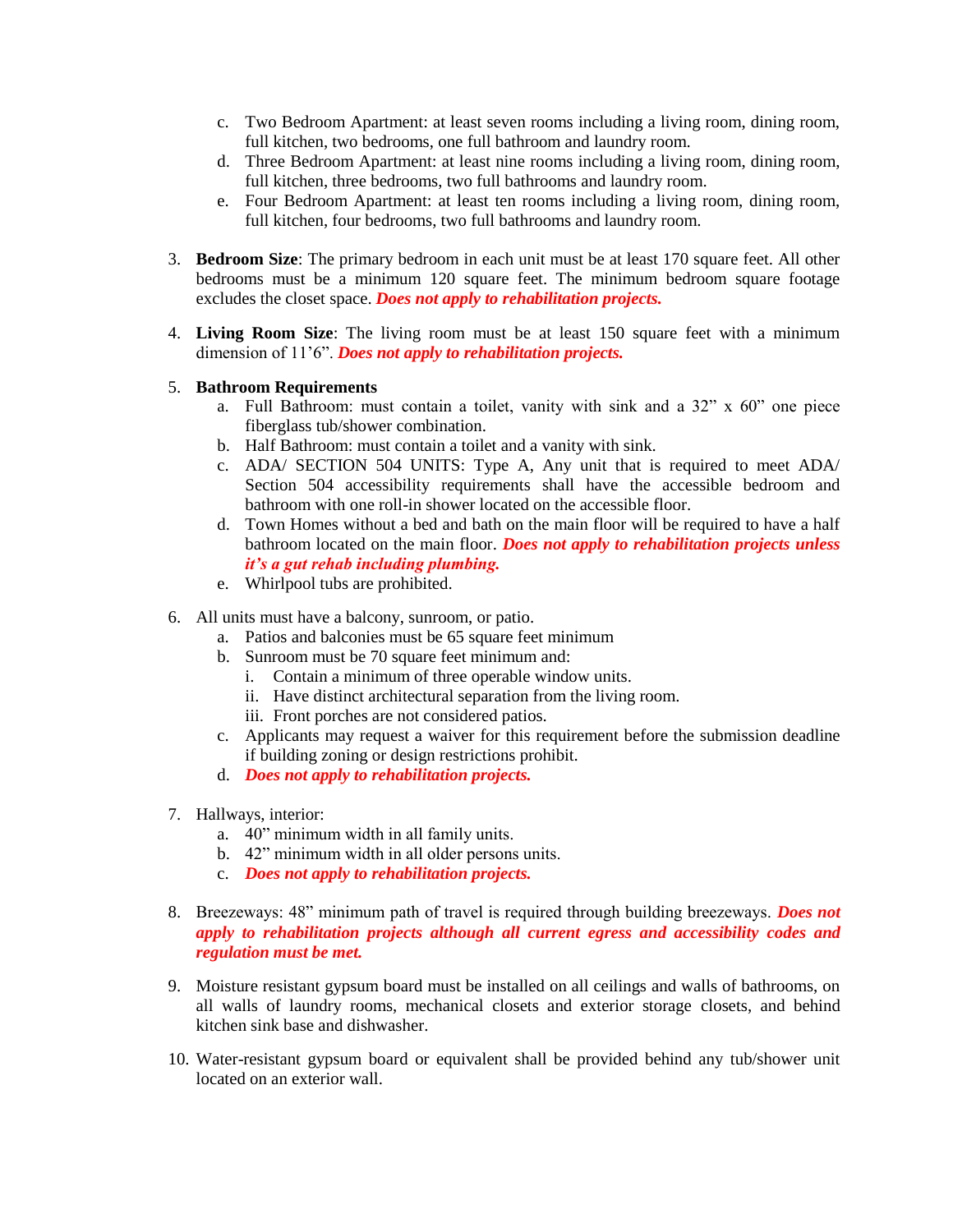- 11. Signage for designated common areas and all units must be in Braille and meet ANSI A117.1, Section 703 standards.
- 12. Fireplaces are prohibited in residential units.
- 13. Swimming pools are prohibited.

### **C. COMMUNITY ROOM(S), SITE AMENITIES & FACILITIES**

Community room(s) and amenities must be consistent with the design and appearance of the residential buildings. Development lighting is required for all amenities. Amenities should be usable beyond leasing office hours and on weekends.

A Phased Development with a previously funded phase will not share amenities with a previous phase without the Authority's prior written consent.

1. Community room(s) and site amenities may be incorporated into the resident/ unit buildings therefore eliminating the need for a community building. If a community building is provided, it must be at least 1,200 square feet and include the community multi-purpose room and ADA compliant handicapped toilet facilities. The community building may include a leasing office of 200 square feet minimum, laundry rooms, and storage/ maintenance rooms. Screened porch(es), sunroom(s), and covered patio(s) may be incorporated into the community building, but their square footage will not be included as part of the 1,200 square foot minimum for the community building. All primary entrance doors in the community building and site amenities must be either half lite or full view glass, unless otherwise noted, to allow residents a view of the outside/inside. This does not include the maintenance or storage room doors. Blinds are prohibited on these doors. *Does not apply to rehabilitation projects.*

#### 2. **Family developments must include the following amenities:**

- a. Community multi-purpose room must be adequately furnished and equipped with folding tables and chairs. Must contain a minimum of 8 square feet for each unit, rounded up, never being less than 250 square feet regardless of developments total units. *Does not apply to rehabilitation projects.*
- b. Kitchenette with a minimum of 6 linear feet of counter top that is equipped with refrigerator, microwave, sink and a 5lb. fire extinguisher. *Does not apply to rehabilitation projects.*
- c. An exercise room equipped with a minimum of three low impact cardio machines. *Does not apply to rehabilitation projects.*
- d. Tenant computer room equipped with two new current and updated computer systems that include scanners and printers for each. Computers must be connected to a high speed internet service. All equipment must be kept current for the entire compliance period. All expenses associated with supplies, updates, internet service and replacement of the computer equipment is the responsibility of the development. *Does not apply to rehabilitation projects.*
- e. Playground.
	- i. Equipment must be of commercial design and quality.
	- ii. All playgrounds must each contain at least four play stations/activities.
	- iii. Playground must be located away from areas of frequent automobile traffic and situated such that the play area is visible from the office and maximum number of residential units.
	- iv. Playground must be accessible to persons with mobility impairments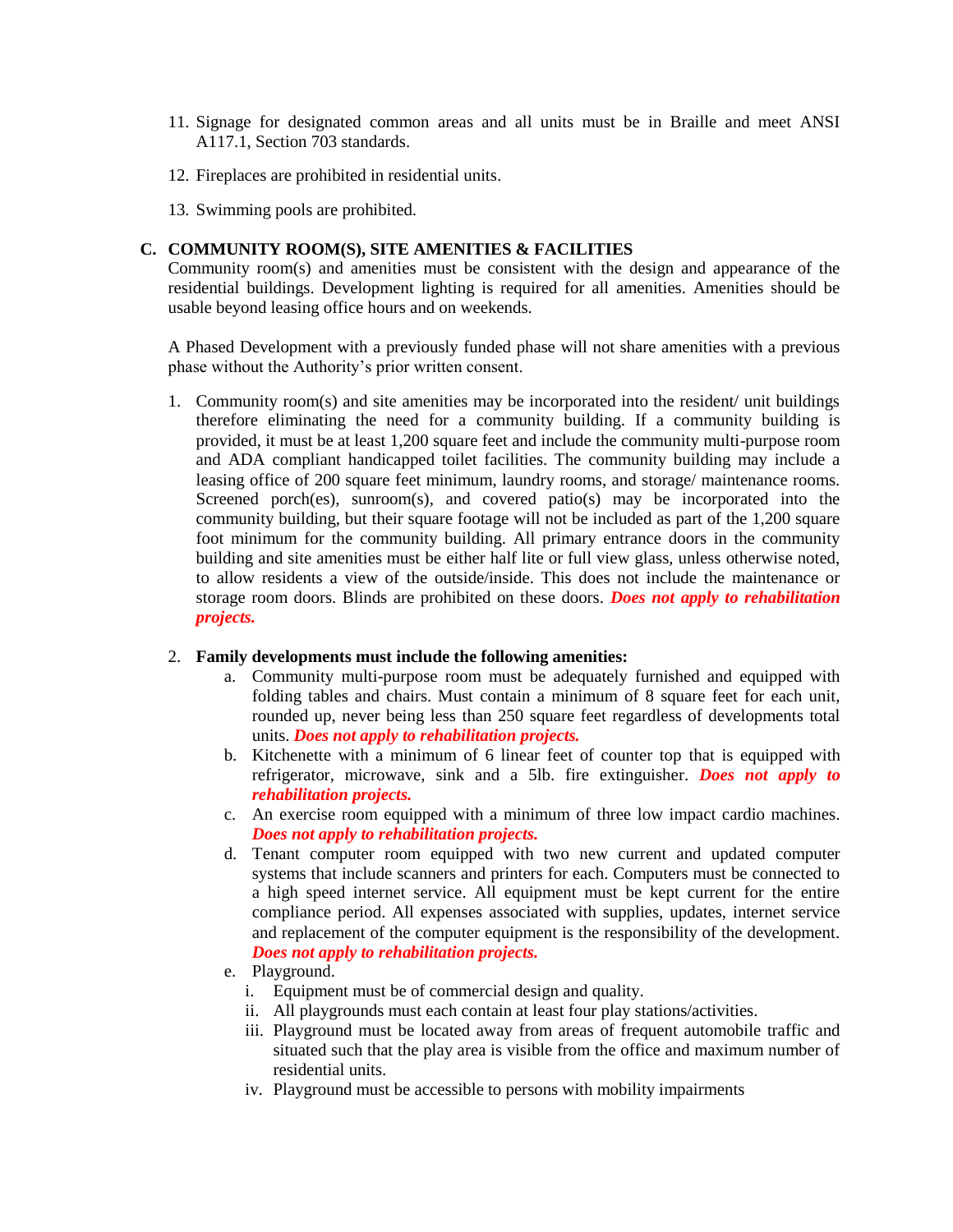- v. A bench that is weather resistant, metal or composite, have a back, and be anchored permanently.
- vi. Surface conditions and materials must meet the following guidelines and standards:
	- ASTM F1951 (Specification for Determination of Accessibility of Surface Systems)
	- ASTM F1292 (Specification for Impact Determination)
	- ASTM F1487 (Standard Consumer Safety Performance Specification)
	- ASTM F2020 (Standard Specification for Engineered Wood Fiber.
	- ASTM F2479 (Specification Guide for Products and Installation of Poured-In-Place Surfaces
- vii. A letter from the playground floor material provider stating the material meets or exceeds the above ASTM requirements is required. A certificate from a thirdparty firm licensed to perform playground surface testing stating the installation of approved floor coverings was installed per manufacturer's requirements and that the finished floor surface(s) meet the above ASTM standards is also required.

### 3. **Older Person 55+ developments are to include the following amenities:**

- a. Community multi-purpose room must be adequately furnished and equipped with folding tables and chairs. Must contain a minimum of 6 square feet for each unit, rounded up, never being less than 250 square feet regardless of developments total units. *Does not apply to rehabilitation projects.*
- b. Kitchenette with a minimum of 6 linear feet of counter top that is equipped with refrigerator, microwave, sink and a 5lb. fire extinguisher. *Does not apply to rehabilitation projects.*
- c. An exercise room equipped with a minimum of three low impact cardio machines. *Does not apply to rehabilitation projects.*
- d. Tenant computer room equipped with two new current and updated computer systems that include scanners and printers for each. Computers must be connected to a high speed internet service. All equipment must be kept current for the entire compliance period. All expenses associated with supplies, updates, internet service and replacement of the computer equipment is the responsibility of the development. *Does not apply to rehabilitation projects.*
- *e.* For a single building high rise development a covered drive thru at building main entry with 13' vehicle headroom clearance minimum. *Does not apply to rehabilitation projects.*

### 4. **Laundry Facilities:**

- a. Laundry facilities are required for all developments not providing washers and dryers in all rental units
- b. Entry into the laundry facility must be available at all times and days.
- c. The number of commercial grade washers and dryers required per development is based upon the total units in the development as follows:

| $0-15$ units       | 2 Washers and Dryers        |
|--------------------|-----------------------------|
| <b>15-30 units</b> | <b>3 Washers and Dryers</b> |
| $30 - 60$ units    | 6 Washers and Dryers        |
| $61-100$ units     | 8 Washers and Dryers        |
| 101-150 units      | 10 Washers and Dryers       |
| 151-250 units      | 12 Washers and Dryers       |
| $250+$ units       | 15 Washers and Dryers       |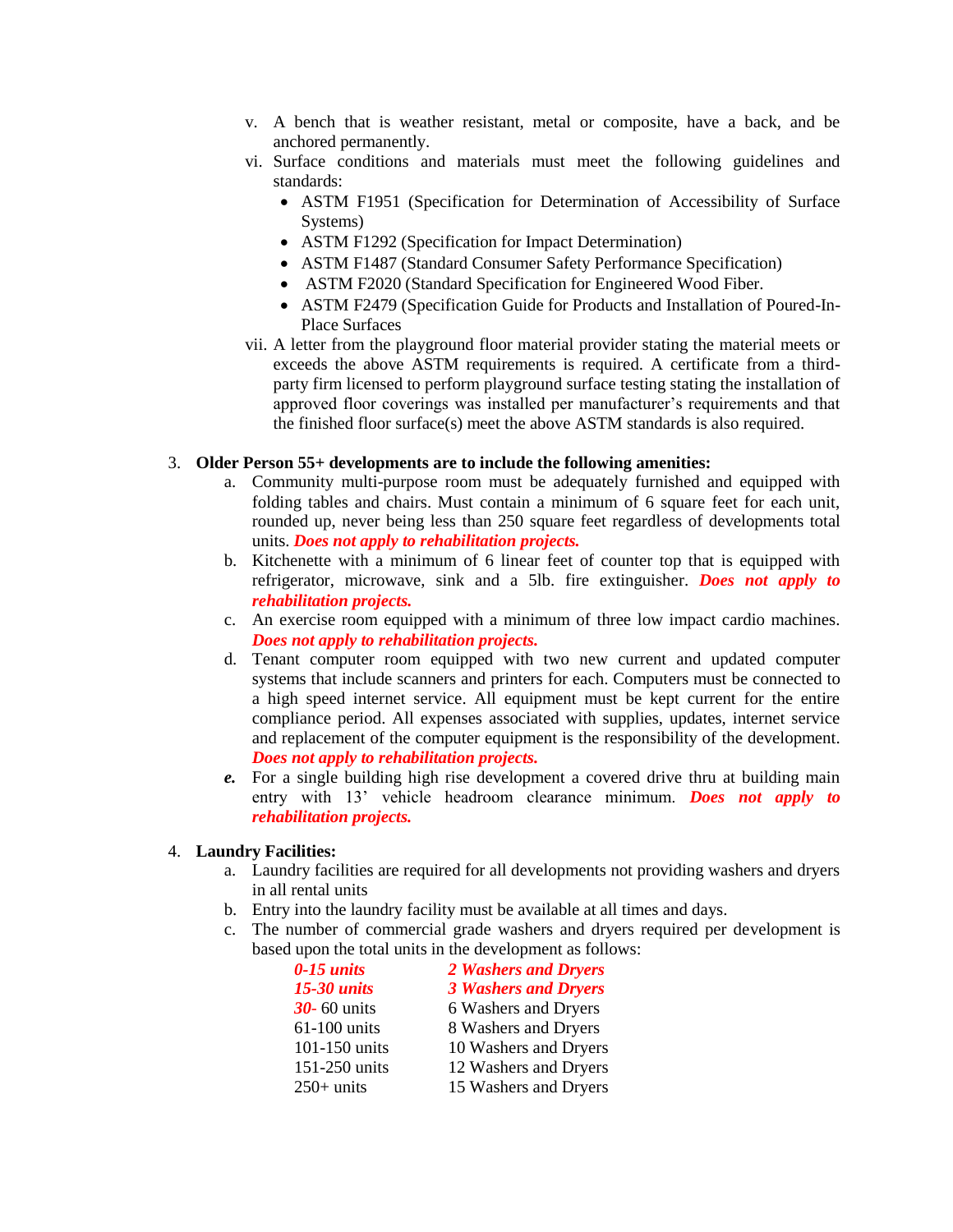- d. The entrance must have a minimum roof covering of 20 square feet and have adequate lighting functioning from dusk to dawn.
- e. The primary entrance door to the laundry facilities must be full view/ full length glass to allow residents a view of the outside/inside. Blinds are prohibited.
- f. Contain adequate seating
- g. A working surface for folding cloths must be installed.
	- i. 24" x 48", 8 square feet minimum
	- ii. Must provide working space of 8 square feet per every twelve washer/dryers provided.
- h. One of every twelve washer/dryers provided must be ADA complaint and accessible with one working surface also being ADA complaint and accessible.

#### 5. **Postal Facilities:**

If not located within the building, the postal facility must:

- a. have a roof covering which offers residents ample protection from the rain while gathering mail;
- b. be located adjacent to available parking and sited such that tenants will not obstruct traffic while collecting mail; and
- c. have adequate lighting functioning from dusk to dawn.

#### 6. **Office and Maintenance Room:**

- a. Development must have an office on site of 200 square feet minimum.
- b. Development must have a maintenance room of 200 square feet minimum.
- c. The office must contain ADA complaint toilet facilities.
- d. Office must be clearly marked and visible with exterior signage on or close to building

### 7. **Parking, Roads, Sidewalks & Development Sign:**

Nothing in this section shall be construed to modify or eliminate any legally imposed requirement, including those governing accessibility issues.

- a. Parking and side walk lighting must be provided.
- b. All roads and parking areas are to be asphalt or concrete paved.
- c. Curbing is required for all roads and parking areas throughout the development site.
- d. Parking areas must be located on the development site.
- e. All sidewalks and walkways shall be a minimum of 48" in width, must be made of concrete, and must comply with the following requirements:
	- i. Provide access to all parking spaces, front entryway doors, amenities, driveways and leasing office.
	- ii. Sidewalks may not exceed a 2% cross slope regardless of where located. Provide a non-skid finish to all walkways.
	- iii. Switchbacks are not permitted from handicap parking spaces or access aisles to building entrance in new construction projects.
	- iv. Be ADA accessible and compliant as required within the development with clearly marked ramps, crosswalks, signage, etc. in accordance with ADA regulations.
	- v. The developments sidewalks must join the local existing sidewalks if they exist.

The Authority requires that developments provide adequate parking spaces as outlined below. If local guidelines mandate parking less than the Authority requirement, the development must receive Authority approval prior to application submittal. If local guidelines mandate more parking than the Authority, the development most follow those mandates:

- a. All developments require a minimum number of parking spaces per unit size as follows:
	- i. One bedroom units are 1.0 parking spaces per unit.
	- ii. Two bedroom units are 1.5 parking spaces per unit.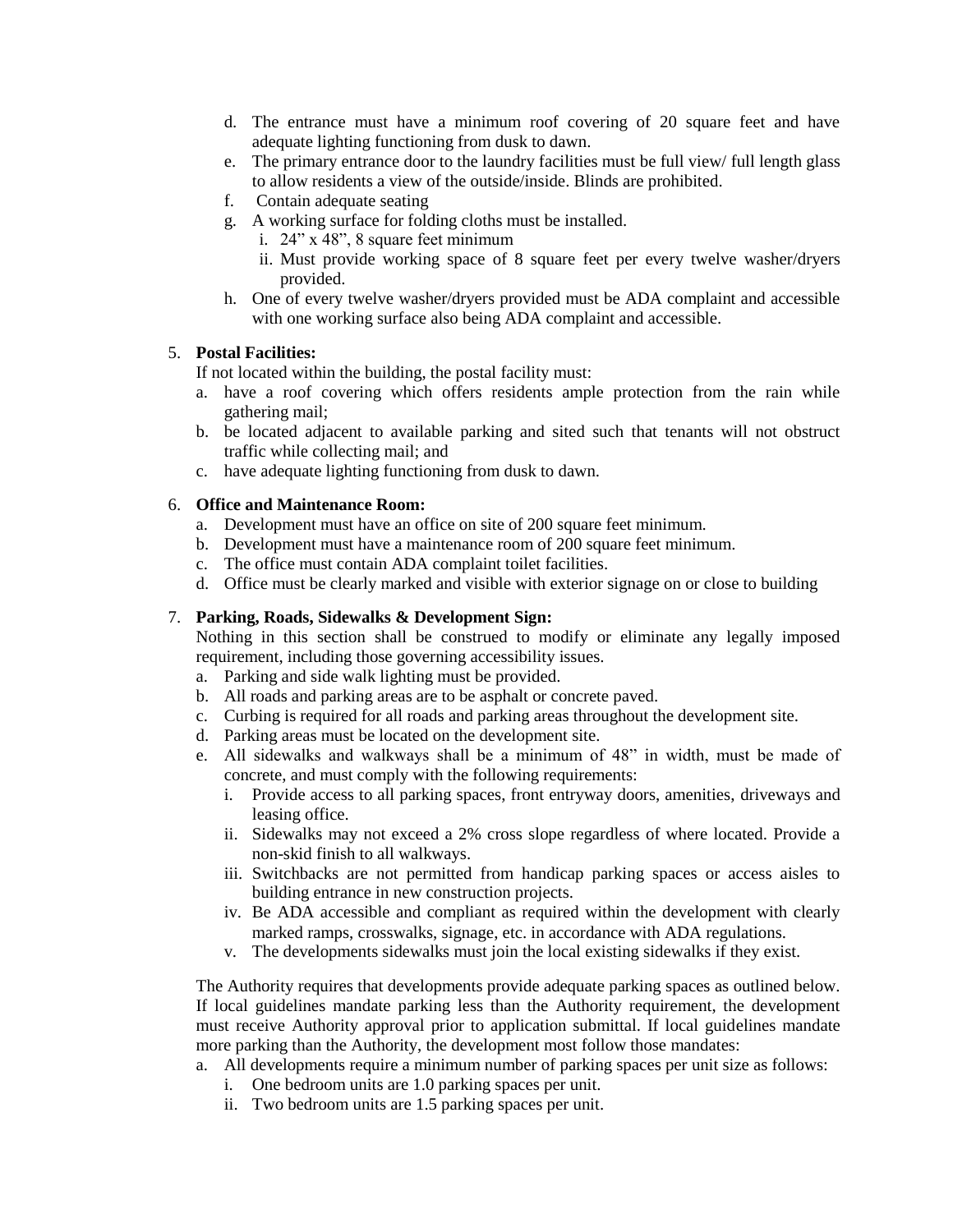- iii. Three and four bedroom units are 2.0 parking spaces per unit.
- b. There must be at least one handicap parking space for each designated accessible unit that must be the nearest available parking space to the unit.
	- i. All handicap parking spaces and associated aisles must be concrete.
	- ii. Handicap ramps may not protrude into parking lot.
	- iii. Access aisles cannot be installed through vehicular paths of travel.
- c. All non-handicap parking spaces must be an asphalt or concrete solid surface with a minimum dimension of 8 feet wide and 18 feet deep. Compact parking spaces may be included in addition to those required to meet Agency requirements but will not count towards the minimum required in (a.) (i.) (ii.) (iii.) above.
- d. If tenants are required to pay for parking, those charges must be included in the rental fees and are subject to the LIHTC allowable rent limitations.
- e. Existing properties being submitted for acquisition or rehabilitation are not required to increase existing parking as stated in (a.) (i.) (ii.) (iii.) above.
- f. Development sign at all property entrances designed with brick or stone columns with lighting and be consistent with the design and appearance of the residential buildings. affixed with a Fair Housing logo

## 8. **Refuse Collection Area (s) & Recycling**

- a. Collection area(s) should not be placed at the entrance or exits of the development unless the collection area provides the following:
	- i. A pull off from the main road consisting of a cul-de-sac / turn around.
	- ii. Dumpster drop off or pick up that does not stop or impede the flow of traffic.
	- iii. Tenant use that does not stop or impede the flow of traffic.
- b. Provide an easily-accessible area that serves the entire development for the refuse collection area and recycling area. These can be combined into one area.
- c. Dumpsters / trash compactors and recycling area must be ADA accessible and located on an ADA accessible route with ADA parking near the collection area(s).
- d. Provide a collection and storage area of non-hazardous material for recycling, to include paper, corrugated cardboard, glass, plastics, and metals.
	- i. Property management is responsible for prominently displaying a sign stating exactly which materials are and are not accepted for recycling.
	- ii. Property management is responsible for ensuring that these recyclables are actually recycled.
- e. The pad and approach pad to the dumpster must be concrete. The approach pad must be 12" thick minimum. At a minimum, the dumpster pad must include two painted pipe bollards installed behind each dumpster.
- f. Pedestrian paths of accessible travel must be marked/identified (painted in yellow or white) on dumpster pad surfaces.
- g. The dumpster/ trash compactor and recycling pad/ area must be enclosed on at least three sides with materials that will be consistent with the design and appearance of the residential buildings. An enclosure combining masonry, cementitious products or composite products are acceptable enclosures or these products can be used independently. PVC or vinyl fencing is acceptable. Chain link and wood fencing are not acceptable.

### **D. SITE AND SITE LIGHTING**

- 1. Utilities (gas/electric, cable and phone) are required to be underground throughout the development site. *Does not apply to rehabilitation projects.*
- 2. Lots must be graded so as to drain surface water away from foundation walls. The final grade away from foundation walls must fall a minimum of  $\geq 0.5$  inches per foot away from building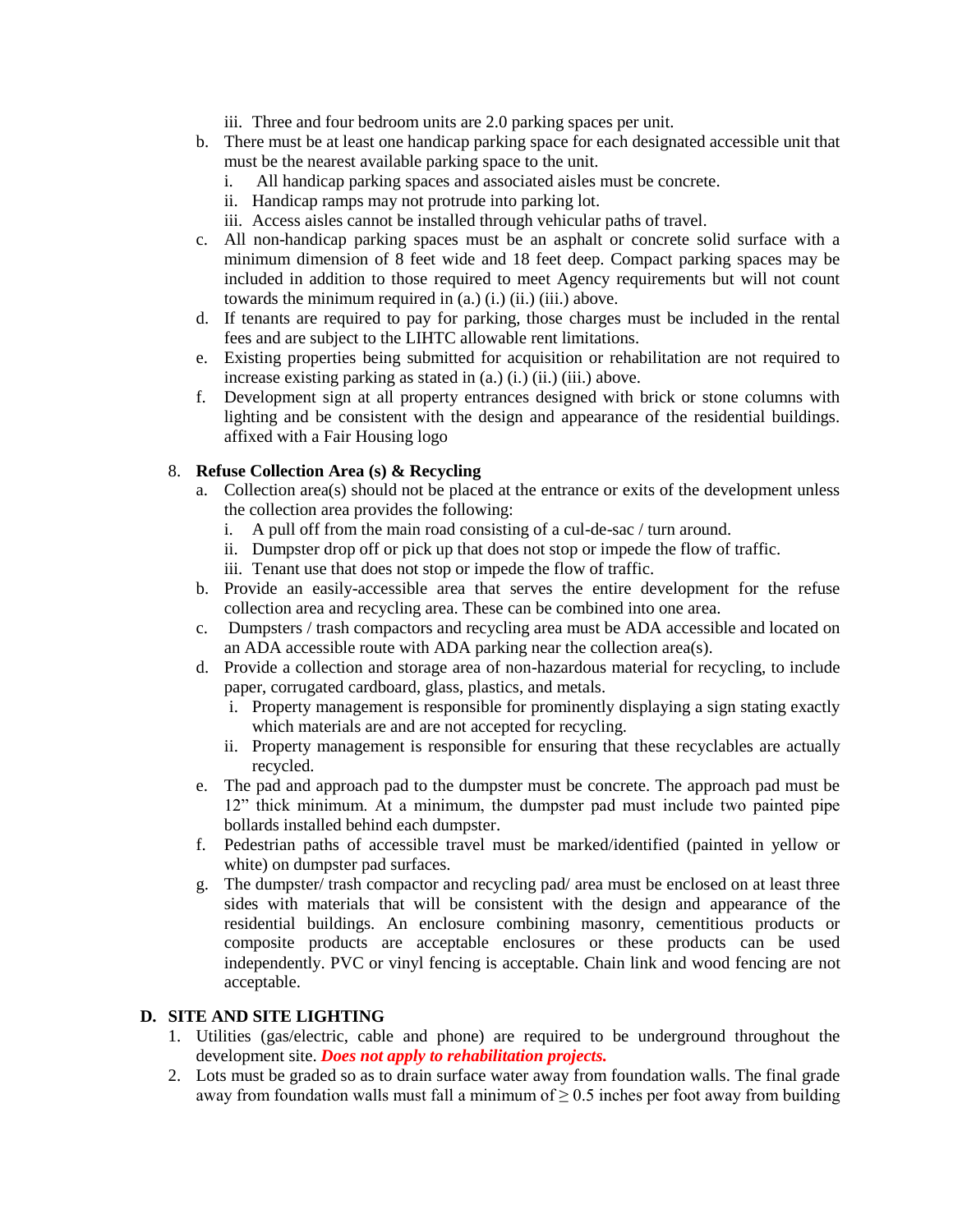for ≥ 10ft. *See* National Water Management System Requirements under Energy Star Multifamily New Construction.

- 3. Provide positive drainage at all driveways, parking areas, ramps, walkways and dumpster pads to prevent standing water.
	- a. Utilize yard drains if needed, piped to storm water system or to daylight.
	- b. No corrugated pipe.
- 4. All water from roof and gutter system must be discharged no less than 6 feet from building foundation. See gutter requirements.
- 5. All retention and/or detention ponds must be fenced. The storm water retention/detention basin design, maintenance and management shall be the sole responsibility of the owner/developer and shall be in strict accordance with all applicable federal, state, local and environmental regulations governing storm water retention/detention basins.
- 6. Site lighting is required for all parking, sidewalks, buildings and site amenities and should be directed down to diminish nuisance light in residential units. Lighting plans to be completed using photometrics software.
- 7. No part of the disturbed site may be left uncovered or un-stabilized once construction is complete.
- 8. Burying construction waste on-site is prohibited.

## **E. BUILDING FOUNDATIONS, SLABS AND RADON**

- 1. All new construction developments must submit a complete site specific soils report and boring site plan, not more than one year old at the time of submission of final plans and specifications, bound within the project specifications. See Section I (B) for specific requirements.
- 2. Sites located in a Radon Zone-1 (highest level) will require Radon Resistant New Construction Practices. Rehabilitation projects must meet the Radon Mitigation Standards as required by the Environmental Protection Agency. Check applicable federal, state, and local building codes to see if more stringent codes apply.
- 3. All units and community buildings must be elevated 24" minimum above the base flood elevation. Base Flood Elevation - The elevation of an area in relation to the mean sea level expected to be reached during a flood. Based on historic data, these figures indicate which areas are most likely to be flooded. This includes all flood years (100, 500, and 1000 year) and both FEMA maps and Local flood hazard areas.
- 4. Slab constructed buildings/ structures. Slab to be elevated a minimum of 8" above finished grade on all elevations.
- 5. Slab foundations will consist of a brick or stone veneer at a minimum height of 16" above finished floor elevation on all elevations. *Does not apply to rehabilitation projects.*
- 6. Crawl space constructed home/structures will have a minimum of 30" clearance from the bottom of the lowest structural floor system framing member to grade*. Does not apply to rehabilitation projects. Rehabilitation projects will be required to meet current code requirements with plans that demonstrate accessible access to the entire crawl space.*
- 7. Crawl space foundations will consist of brick or stone veneer installed up to the finished floor elevation at a minimum on all elevations.

## **F. BUILDING EXTERIOR**

The building exteriors should create a residential image appropriate to the market area. Building design must use different roof planes and contours to break up roof lines. Wide window and door trim should be used to accent siding. If horizontal banding is used between floor levels, use separate color tones for upper and lower levels. If possible, use horizontal and vertical siding applications to add detail to dormers, gables, and extended front facade areas.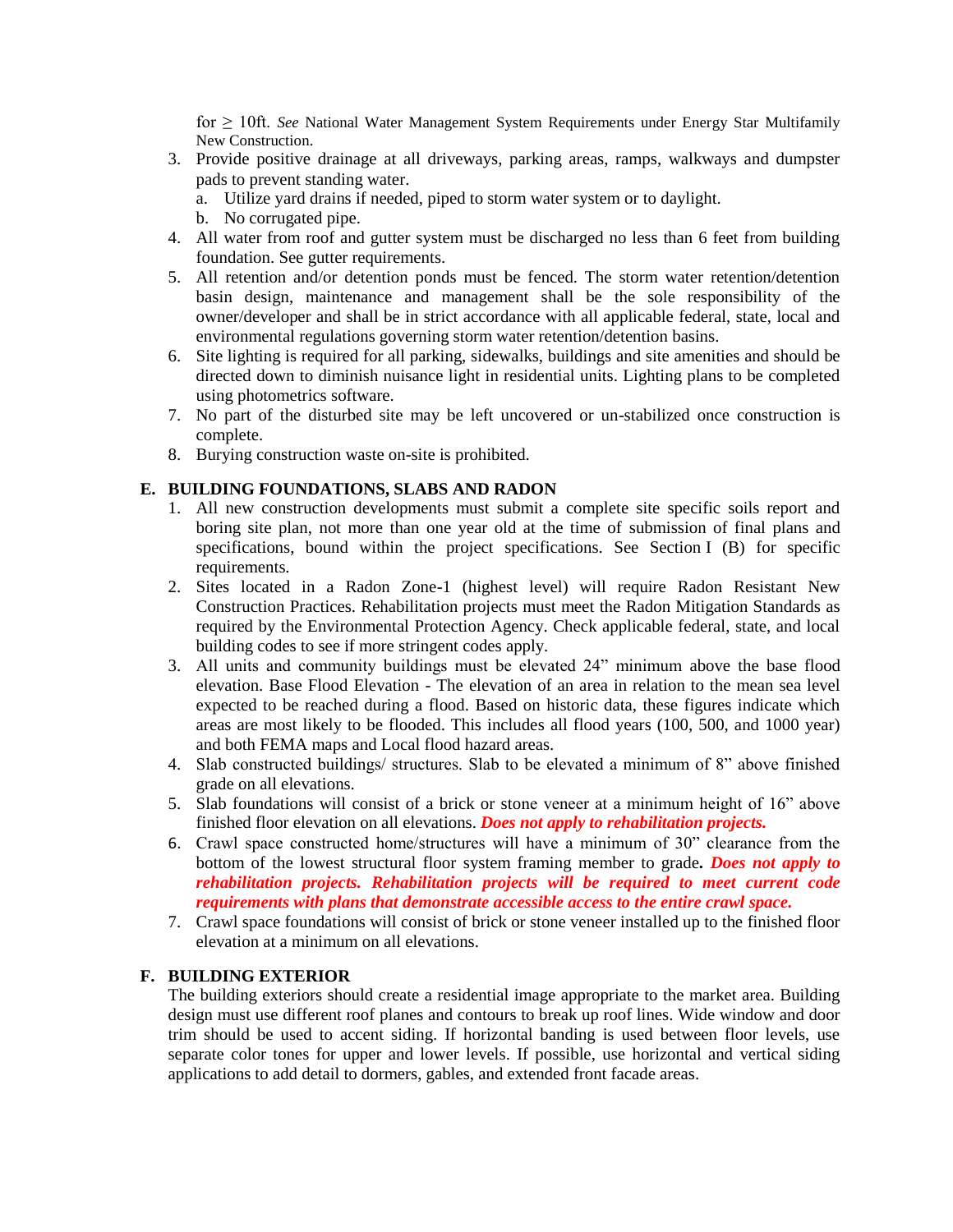All materials must be installed using standard construction methods and means, and result in the issuance of written manufacturer's warranty and guarantees. No exterior wood finishes may be used.

### **Exterior wall finishes**

- 1. Exterior wall faces must have an excess of 30% brick or natural or manufactured stone on each of the exterior wall surfaces, including the front wall face, each side's wall face and the rear wall face of the buildings(not to the interior wall faces of open breezeways). On all exterior walls the brick/stone must extend to all areas of grass, landscaping and other areas of soil or mulch.
	- *a. 30% Brick requirement does not apply to single family homes, townhomes or duplexes.*
	- b. *30% brick requirement does not apply to rehabilitation projects.*
- 2. High quality durable low maintenance materials are required for exterior building coverings on all elevations including all exterior trims, fascia, soffits, ceilings and vents and can consist of:
	- a. **Brick** must be installed per manufacturer's requirements to achieve at least a 30 year warranty.
	- b. **Portland Cement Stucco** (No EIFS) must be installed per manufacturer's requirements to achieve at least a 30 year warranty.
	- c. **Stone** natural or manufactured must be installed per manufacturer's requirements to achieve at least a 30 year warranty.
	- d. **Fiber Cement Siding & Trims** must be 5/16" thickness or greater and be installed per manufacturer's requirements to achieve at least a 30 year warranty.
	- e. **Vinyl Siding** must have a .044" thickness or greater and be installed per manufacturer's requirements to achieve at least a 30 year warranty.
	- f. **Vinyl Soffit** must have a .046" thickness or greater and be installed per manufacturer's requirements to achieve at least a 30 year warranty.
	- g. **PVC or Vinyl Composite Trim Boards** must be installed per manufacturer's requirements to achieve at least a 30 year warranty.
	- h. **PVC Coated Trim Coil** must have a .024" thickness or greater for fascia and freeze boards only- must be installed per manufacturer's requirements to achieve at least a 30 year warranty.

Developments must provide the Authority a written manufacturer warranty confirming a 30 year minimum warranty for all of the above items with the placed in service application.

- 3. Where exterior brick does not extend to an eave line, aluminum flashing shall be installed that extends a minimum of 5" under/behind the above exterior wall surface material and over the outer edge of the brick to prevent water penetration.
- 4. Weep holes must be below finished slab elevation and not covered by finished grade or landscaping.
- 5. Siding applications require all exterior penetrations to be installed in plastic J-boxes.
- 6. Metal z-flashings must be installed behind on top of and below all band boards and be of appropriate size for materials being flashed.
- 7. Metal flashings must be installed behind on top of and below all veneer material changes.
- 8. Metal flashing or 20 mil polyethylene when used in conjunction with a self-adhering polyethylene laminate flashing, must be installed above all exterior door and window units.

### **Exterior Stairs, Railings, Columns & Signage**

1. Columns must be sized and loaded properly and consist of fiberglass, polyurethane or aluminum. Must be installed with stand offs, bases, caps and vents per manufacturer's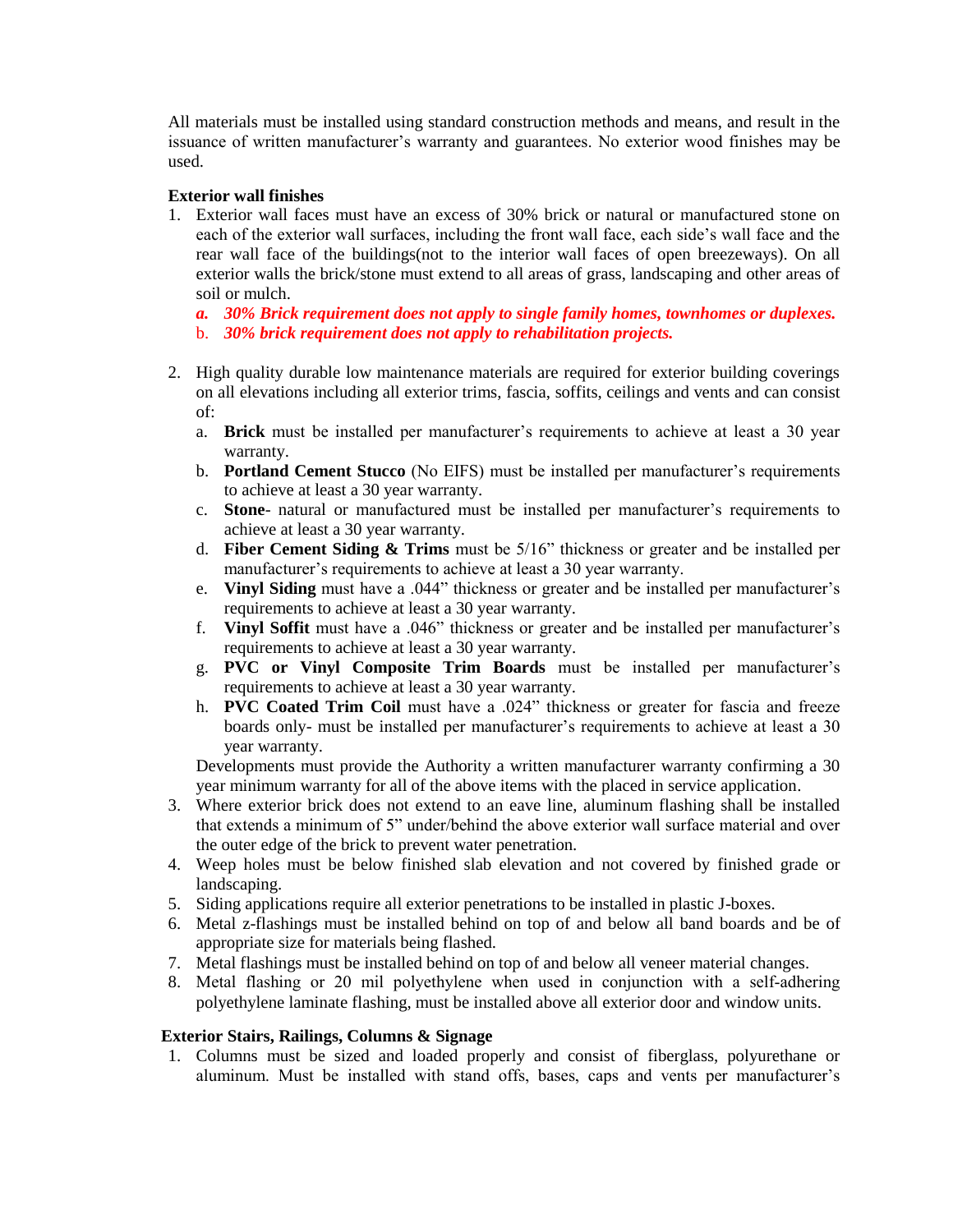recommendations. 4X4, 4X6, 6X6 etc. treated wood post wrapped with coil stock are prohibited. Steel post and treated post may be utilized if built up with cement trims.

- 2. Exterior steps at porches and patios and porches will be constructed of brick/stone foundation veneers with concrete deck/slab.
- 3. Multi story second, third, or fourth floor elevated porch or patio may be constructed utilizing concrete slabs or 5/4" composite materials for the deck. Be constructed in such a manner that no wood is exposed. Concealment of wood shall be with composite materials such as PVC coated coil stock, vinyl 1x's composite 1x's, and fiber cement trims.
- 4. Hand rails and/or guard rail systems used at steps, porches, and patios shall be code compliant systems made of composite materials such as vinyl, fiberglass, galvanized steel (field painted) or aluminum.
- 5. Public use stairway components, such as stringers, treads, and risers must be constructed from galvanized steel (field painted) and/or concrete. Handrails and pickets must be constructed from galvanized steel (field painted) or aluminum, and be completely under roof cover.
- 6. Buildings and units must be identified using clearly visible signage and numbers. Building and unit identification signage must be well lit from dusk till dawn and meet ANSI A117.1, Section 703 standards.
- 7. For Type A units,
	- a. ADA Handicap ramp components must be constructed from one of the following:
		- i. galvanized steel (field painted) and/or concrete
		- ii. concrete slab with brick ribbon and sidewalls
		- iii. aluminum ramp system.
	- b. Handrails and pickets must be constructed from galvanized steel (field painted) or aluminum.

## **G. ROOFING AND GUTTTERS**

All roofing to be installed in accordance with the current IBC/ IRC Chapter 9 and the Authority standards listed below. Developments are required to provide the Authority a written manufacturer warranty confirming a 30 year minimum warranty has been acquired for the installed roof system. This can be submitted with the placed in service application.

### **Asphalt Shingles**

- 1. Roof pitch to be a minimum of 4/12.
- 2. Architectural (dimensional) anti-fungal shingles must be used and:
	- a. Must be high quality and durable.
	- b. Must be installed per manufacturer's requirements to achieve at least a 30 year warranty.
	- c. The following shingle manufactures products must be used underlayment, leak barriers, starter strip shingles and hip & ridge cap shingles. No exceptions.
- 3. Synthetic underlayment is required and must be of the same brand as the shingle.
- 4. Leak barriers must be of the same brand as the shingles being installed and be the mineral surfaced type.
	- a. Leak barriers must be installed a minimum of 5" up all side walls.
	- b. Leak barrier must be installed a minimum of 24" around all roof penetration on the roof deck.
	- c. Ice barriers to be installed per IBC/IRC R905.1.2.
- 5. All flashing are to be installed per manufacturer's recommendations to obtain a minimum 30 year warranty and:
	- a. Step flashing to be 5"x5"x7" minimum
	- b. Be a minimum of  $0.019$ "  $(0.5 \text{ mm})$  in thickness
	- c. Be factory painted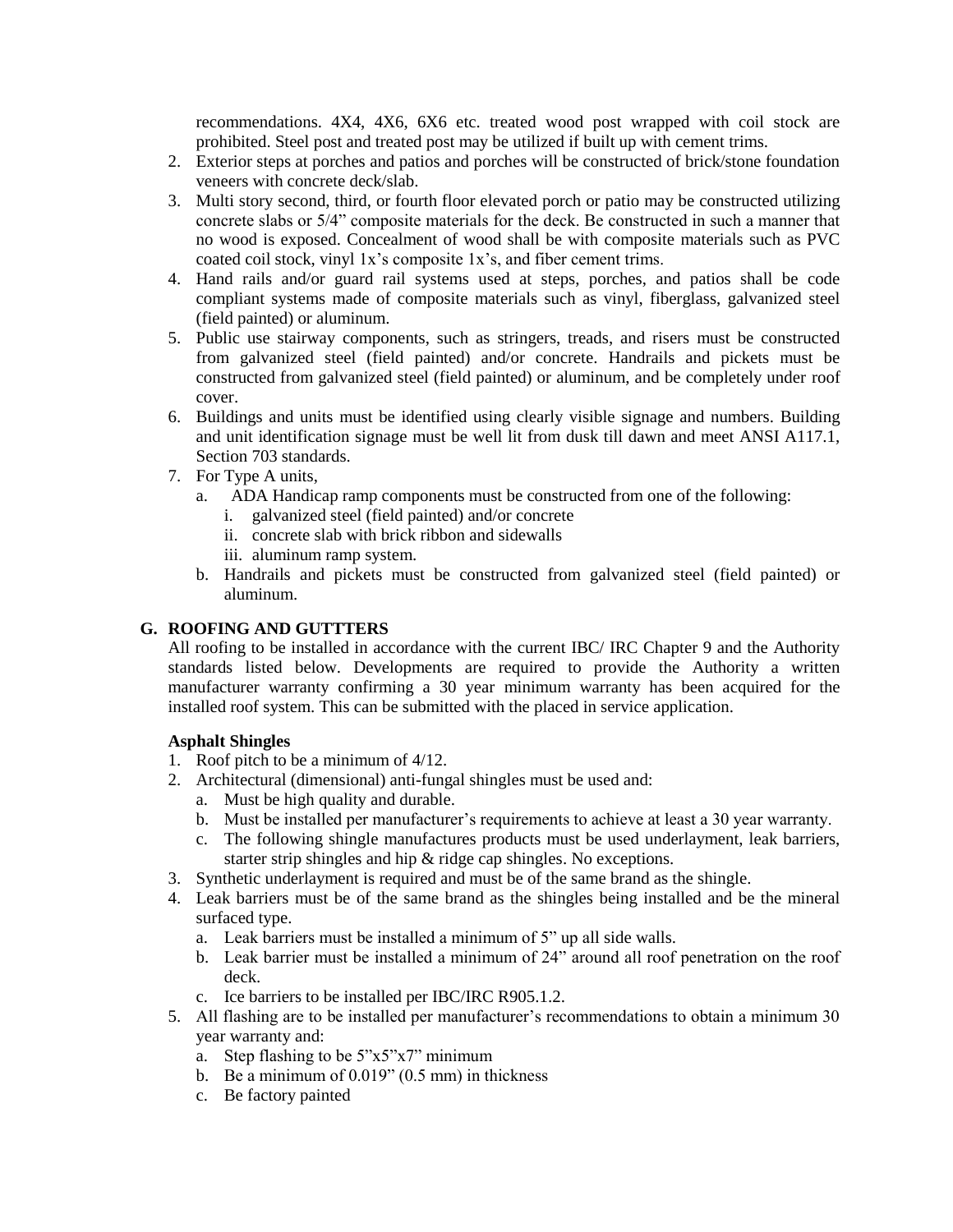- d. Each shingle is to be step flashed. Continuous flashings are not acceptable.
- e. Drip edge to be installed on all eves and rakes per IBC/IRC R905.2.8.5 at a minimum.

# **Metal Roofing**

- 1. Roof pitch to be a minimum of 4/12
- 2. Standing Seam panels must be used and:
	- a. Be 24 gauge or thicker.
	- b. Have 1 ½" seam height minimum.
	- c. Have striations or stiffing ribs.
	- d. Have a galvalume coating.
	- e. Must have a 30 year minimum paint warranty.
	- f. Be installed per manufacturer's recommendations.
	- g. Must be installed be certified installers.
- 3. Synthetic underlayment is required on roof deck.

# **Low Slope Roofing (Flat roofing is prohibited)**

- 1. All low slope roofing products are to be installed per manufacturer's recommendations to achieve at least a 30 year warranty.
- 2. Products must be installed by certified installers.
- 3. Acceptable products are
	- a. Metal panels with a 3" seam height minimum.
	- b. Single- Ply membranes
		- i. PVC or,
		- ii. TPO or,
		- iii. EPDM
	- c. Modified Bitumen must:
		- i. Be a 2 ply system.
		- ii. Be Torch down.
		- iii. Have a ceramic surface.
- 4. All low slope roof products to be installed with heavy duty walkway pads:
	- a. Walkway must be a different color.
	- b. Must be from same manufacture as roofing material or approved by manufacture for use.

### *For rehabilitation projects the roofing requirements above do not apply if the remaining useful life of the existing roof system is 15 plus years and the existing roof meets code requirements.*

## **Gutters**

Seamless 6" minimum gutter and downspout systems complete with leaf guard systems to be installed on all buildings.

- 1. Downspouts must be installed so as not to drain across pedestrian paths of travel
- 2. All water from roof and gutter system must be discharged no less than 6 feet from building foundation by:
	- a. Concrete splash blocks with positive sloped drainage away from foundation; or
	- b. Be piped underground to an appropriate location.
- 3. No screen wire leaf guard systems allowed.

## **H. BUILDING ENVELOPE, INSULATION & SOUND PROOFING**

- 1. All buildings must be wrapped with an exterior air and water infiltration barrier. All wall penetrations are to be taped for moisture protection.
- 2. Seal all penetrations to prevent moisture and air leakage.
- 3. All attics to be vented.
- 4. Framing must provide/ allow for complete building insulation.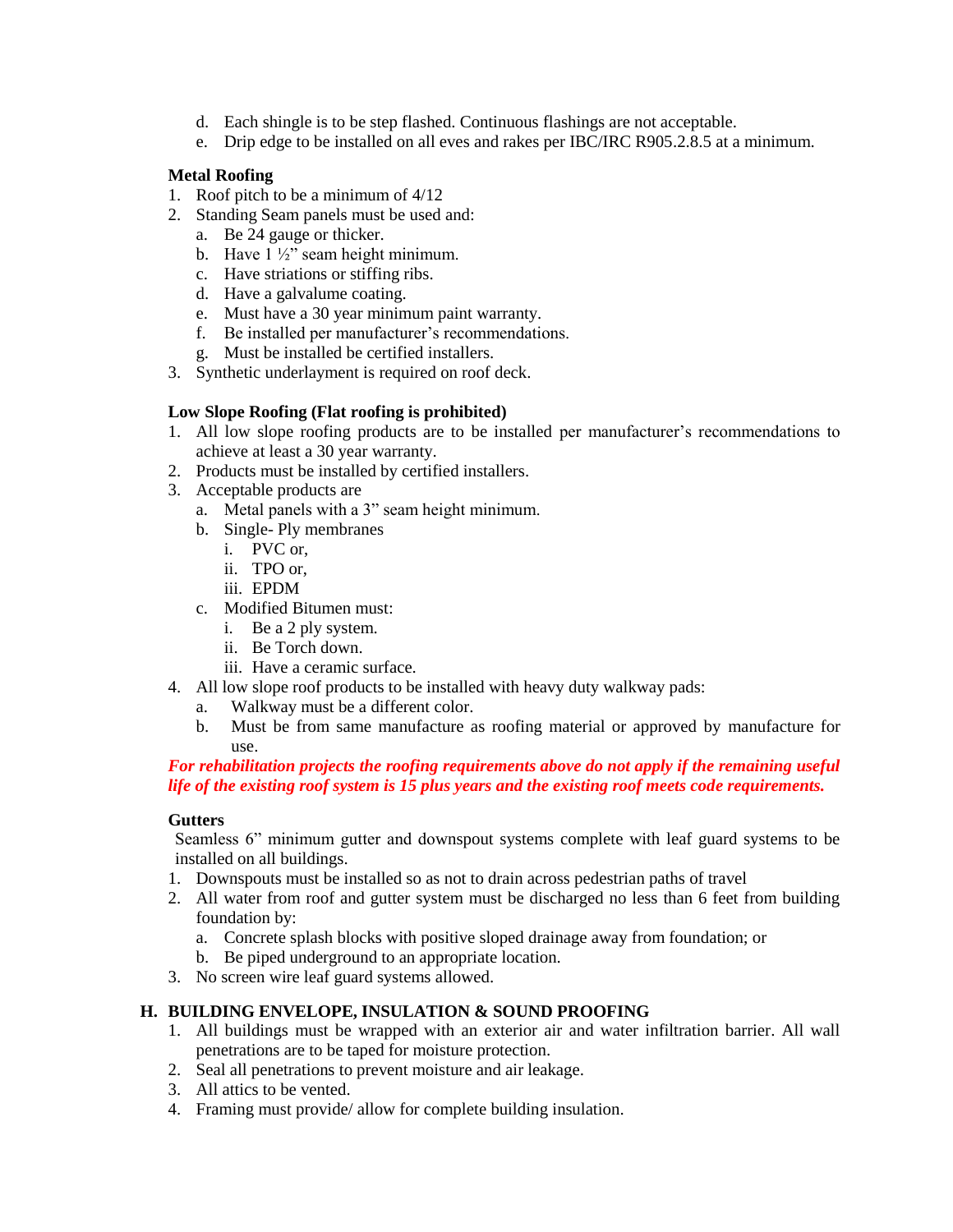- 5. Framing of roof and ceiling systems to allow the full depth of ceiling insulation to extend over the top plate of the exterior wall. *Does not apply to rehabilitation projects.*
- 6. Exterior walls R-13 insulation. *Does not apply to rehabilitation projects unless the scope requires opening of the wall.*
- 7. Attics R-38 insulation.
- 8. Crawl Space floors R-19 insulation.
- 9. Unit party walls and floor assemblies require sound proofing (sound batt insulation) to achieve a rating of STC 54.
- 10. *Noise - All projects must have an interior noise level of no more the 45 decibels (db) in prescriptive with the outside noise level. Plans must identify the STC ratings to achieve HUD's acceptable interior level of 45 decibels. Sites with Exterior noise levels of 75 decibels or higher are not eligible for funding. Please refer to Bulletin #3 for further guidance.*

### **I. WINDOWS AND DOORS**

All windows and exterior doors must be Energy Star rated for zone south central be of high quality, durability and must be installed per manufacturer's requirements to achieve at least a *10 year warranty for windows and a 1 year warranty for Fire Rated doors.* Developments are required to provide the Authority a written manufacturer warranty confirming the warranty has been acquired for the windows and exterior doors. This can be submitted with the placed in service application. An accessible automatic door opener is required for the primary entrance into and out of older person's congregate buildings.

- 1. All interior doors must:
	- a. Be side hinged
	- b. Be *hollow core* paneled hardboard, paneled solid wood or *hollow core flush hardwood* doors.
	- c. Bedroom doors must be 3-0. *Does not apply to rehabilitation projects.*
	- d. Bath doors minimum of 2-8. *Does not apply to rehabilitation projects.*
	- e. Closet doors minimum of 2-6. *Does not apply to rehabilitation projects.*
	- f. Pantry doors minimum 2-0. *Does not apply to rehabilitation projects.*
	- g. Hollow core, *flush lauan* doors are prohibited.
	- h. ADA accessible doors at common areas and Type A units must:
		- i. Have ADA lever hardware.
		- ii. Be 3-0 minimum.
	- i. Have a 3/4" minimum air space at bottom of door measured from finished floor for air circulation.
	- j. Louvered doors at HVAC closet for air handler return are acceptable.
- 2. All exterior doors must be Energy Star metal-clad or fiberglass doors and must:
	- a. Metal clad steel edge doors and frames are acceptable for use in firewalls only.
	- b. Provided door manufacturers data sheet (s) with plans.
	- c. Be side hinged.
	- d. Be a minimum of 3-0 in width (34" clear width). *For rehabilitation projects 2-10 width doors shall be permitted and shall provide a clear width of not less than 32 inches where measured between the face of the door and the stop, with the door open 90 degrees if door is located in a masonry wall prohibiting increasing the door width.*
	- e. Be paneled.
	- f. Have a rot proof jamb.
	- g. Include a peephole on main entry door.
	- h. Have a thumb latch/ lever style deadbolt lock.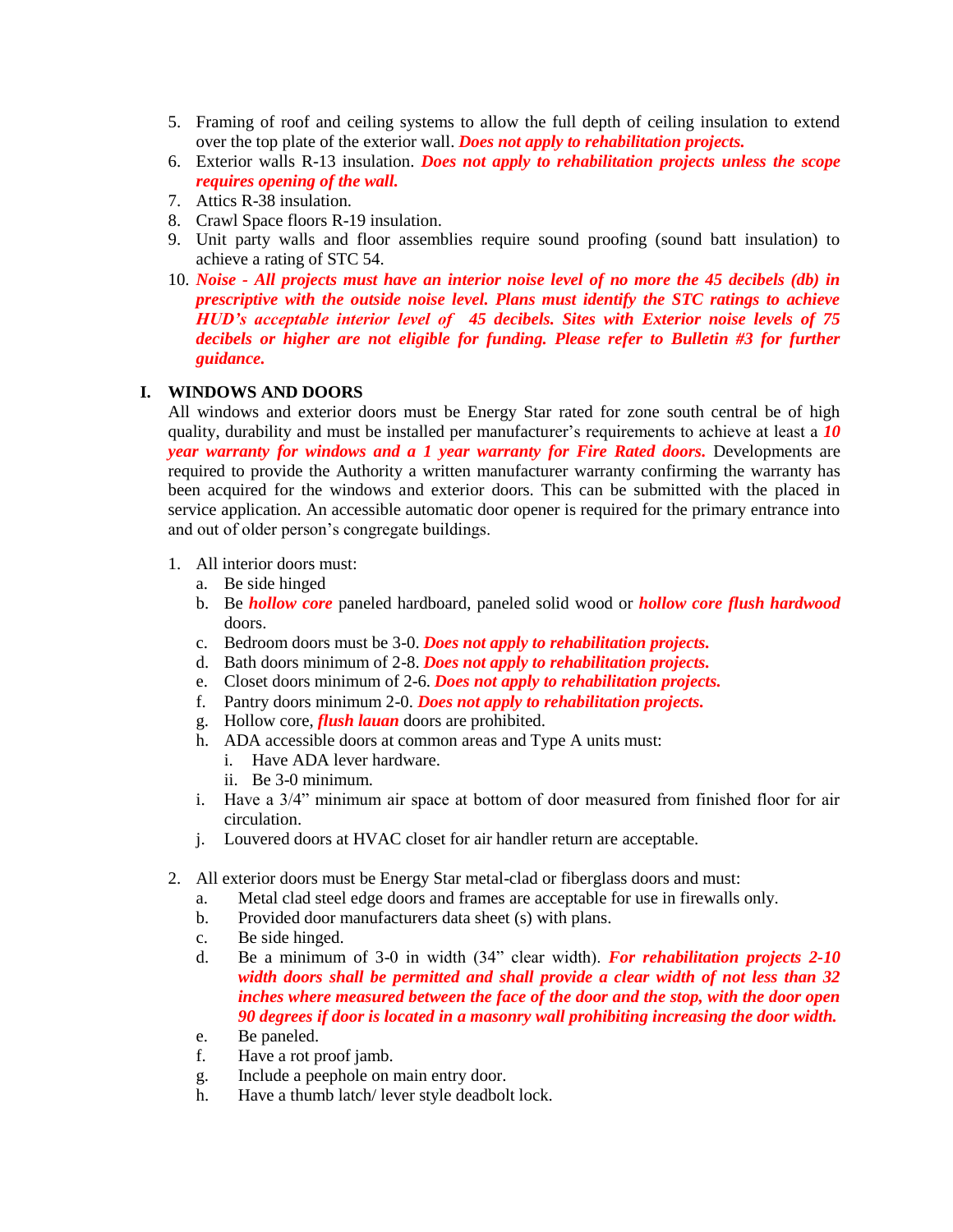- i. ADA accessible doors at common areas and Type A units must:
	- i. Have a maximum threshold height of  $\frac{1}{2}$ "
	- ii. Have ADA lever hardware.
	- iii. Include a peephole a maximum of 48" AFF at primary unit entry door only.
	- iv. Have spring hinges at the unit's primary unit entry door only.
- j. Primary unit entry doors must have a minimum roof covering of 3'w x 5'd with corresponding porch/pad or be located in the breezeway.
- k. Exterior full glass doors must:
	- i. Have blinds between the glass provided by the door manufacture.
- l. Exterior half lite doors must:
	- i. Have blinds between the glass provided by the door manufacture.
- m. High quality vinyl sliding glass doors are acceptable for use at the back door to the patio or deck and must:
	- i. Have multi point locking hardware keyed alike.
	- ii. Include costal hardware.
	- iii. Have blinds between the glass provided by the door manufacture.
- 3. Windows must be Energy Star rated for zone south central and must:
	- a. Have blinds for each window installed.
	- b. Metal blinds are prohibited.
	- c. Provide window manufacturers data sheet (s) with plans.
	- d. Be single hung, double hung, casement or awning. Sliding windows are prohibited.
	- e. Be vinyl.
	- f. Have appropriate design for exterior finishes.
		- i. Windows installed in brick or stucco veneer should not have a J-channel.
		- ii. Windows installed in siding veneers should have the correct J-channel width.
		- iii. Windows installed with 1x perimeter trim should have no J-channel.
	- g. Not be installed over bath tub/shower.
	- h. Be continuously caulked behind the flange and taped per the manufactures recommendations.
	- i. Be installed per window manufactures recommendations.
	- j. In ADA Type A units, all windows must meet or exceed all State and Federal accessibility requirements.

## **J. KITCHENS**

- 1. All kitchen cabinets shall be constructed with solid wood or plywood stiles, rails, doors and drawer fronts. All cabinets will conform to the performance and fabrication requirements of ANSI/KCMA A161.1-2000 and bear the KCMA Certification Seal.
	- a. Drawers must have dual slide tracks.
	- b. Accessible cabinets with removable fronts must be manufactured to be removable with only a screwdriver.
	- c. Site built cabinets are prohibited.
- 2. Each kitchen must have at the least the following minimum linear footage of clear countertop that are at or below 36 inches in height above finished floor, excluding the sink and range space:

| Studio                                                                | 5.0 linear feet minimum   |  |
|-----------------------------------------------------------------------|---------------------------|--|
| 1 Bedroom                                                             | 8.0 linear feet minimum.  |  |
| 2 Bedroom                                                             | 10.0 linear feet minimum. |  |
| 3 Bedroom                                                             | 12.0 linear feet minimum. |  |
| 4 Bedroom                                                             | 13.0 linear feet minimum. |  |
| Counter top linear footage does not apply to rehabilitation projects. |                           |  |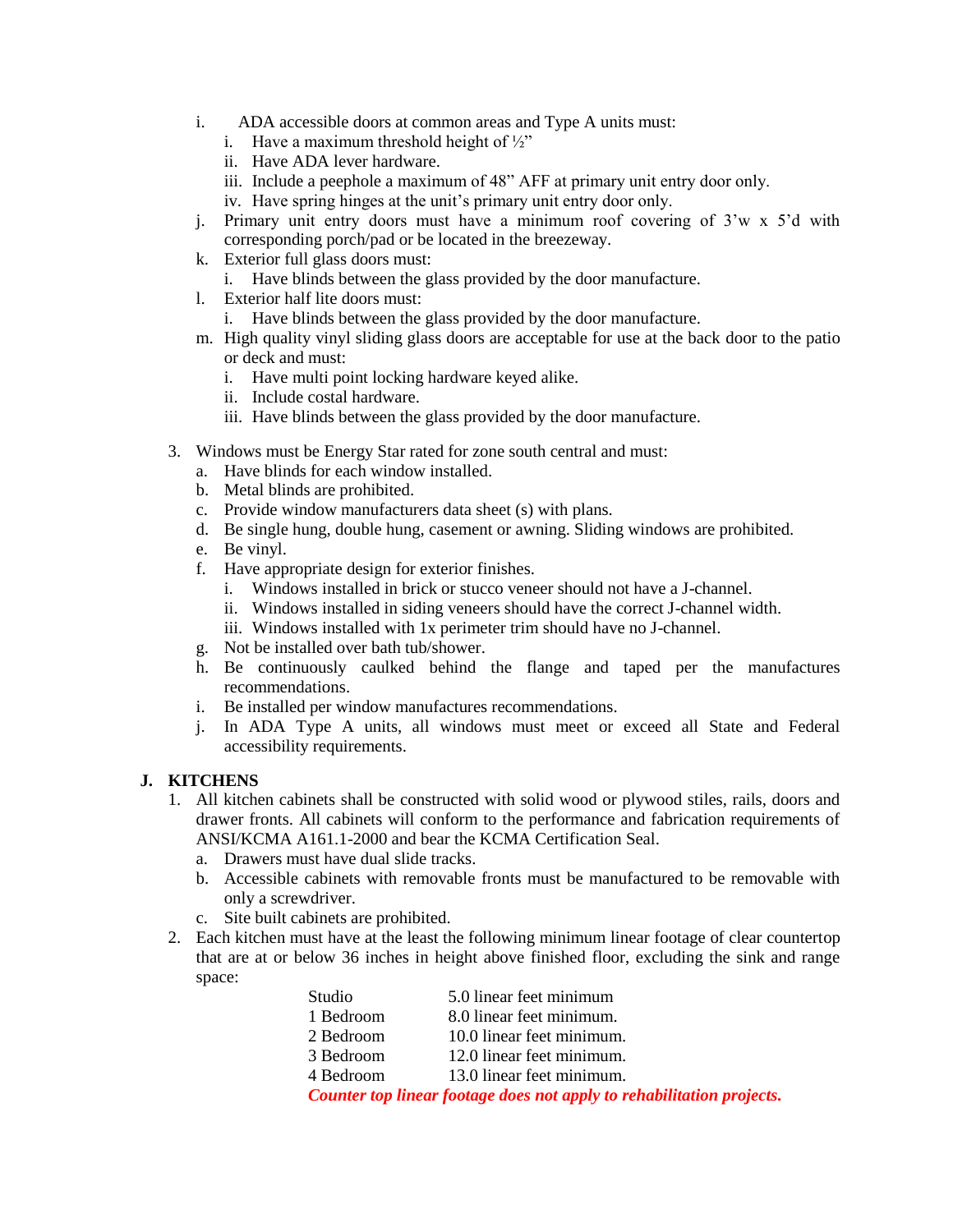- a. Counter tops may be manufactured post form, granite or solid surface.
- b. Site built tops countertops must be constructed of 3/4"AC plywood. No particle board, press board or fiber board will be allowed.
- 3. All units must have an 18 cubic foot minimum Energy Star rated frost free refrigerator freezer with ice maker; *rehabilitation projects must provide a 14 cubic foot minimum Energy Star rated frost free refrigerator. Ice maker not required in rehabilitation projects if cost prohibitive base on plumbing.*
	- a. Doors must open beyond 90 degrees to allow bin removal.
	- b. Ice maker box (cold water supply) with shut off must be installed behind the refrigerator.
	- c. In Type A units, the refrigerator must also be ADA *compliant*.
- 4. All units must have an Energy Star rated dishwasher and be installed beside the kitchen sink. *Does not apply to rehabilitation projects*.
- 5. All units must have a double bowl kitchen sink 8" deep minimum with the exception of ADA units.
- 6. All units must have over the range microwave. With exception of ADA units, see  $(J)(13)(g)$ below.
- 7. All units must have a slide in range that is at least 30 inches wide or a cooktop and wall oven.
	- a. A backsplash panel must be installed behind the cooktop and cover the entire wall behind the cooktop.
	- b. Anti-tip devices must be installed on all kitchen ranges and be securely fastened to the floor.
	- c. In Type A units, the range must be ADA *compliant*.
- 8. All units must have a Fire Stop or comparable extinguishing system over the stove. Alternatively, the range must have SmartBurner elements installed in the range.
- 9. Each unit must be equipped with a 5 lb. ABC rated dry chemical fire extinguisher readily accessible in the kitchen and mounted to accommodate handicapped accessible height in accessible units. If contained in the cabinet/pantry area must have proper signage identifying the location.
- 10. A 24" wide pantry cabinet, same manufacture as kitchen cabinets, or a pantry closet with a 24" interior door and a minimum of 24' deep must be provided in the kitchen. *Does not apply to rehabilitation projects*.
- 11. Fluorescent lighting or LED lighting is required in the kitchen.
- 12. The aisle width between cabinets and/or appliances is 42" minimum.
- 13. For Type A units:
	- a. The refrigerator must be ADA *compliant*.
	- b. Kitchen sinks must be ADA *compliant* and:
		- i. Be  $6\frac{1}{2}$ " deep maximum.
		- ii. Be rear-draining.
		- iii. Sink bottoms insulated if bottom of sink is at or below 29 inches above finished floor.
	- c. Pull-out worktops are prohibited
	- d. Workstations must be installed beside the range with no wall to the left or right of the workstation.
	- e. The wall cabinet mounted over the work station must be 48 inches maximum above finished floor to the top of the bottom shelf.
	- f. Provide cabinet microwave shelf with microwave or counter top microwave.
	- g. Unit must have a 30" range hood.
	- h. The range hood fan and light must have separate remote switches.
	- i. Kitchen ranges with cooktop can be no higher than 34" above floor.
	- j. Provide ADA complaint cabinet handles/pulls on cabinet doors and drawers. Knobs are prohibited.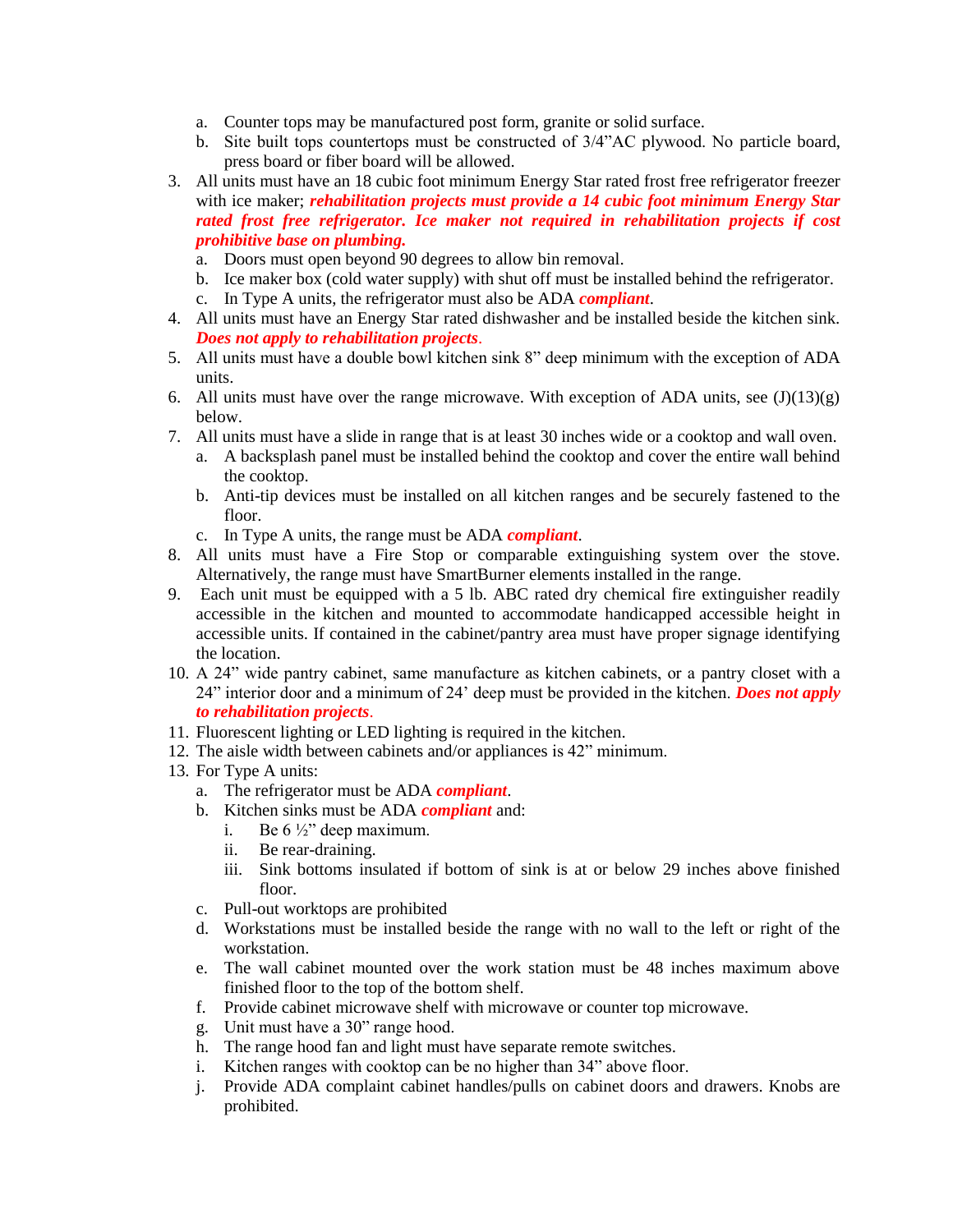## **K. BATHROOMS**

- 1. All bathroom vanities/cabinets shall be constructed with solid wood or plywood stiles, rails, doors and drawer fronts. All cabinets will conform to the performance and fabrication requirements of ANSI/KCMA A161.1-2000 and bear the KCMA Certification Seal and:
	- a. Drawers must have dual slide tracks.
	- b. Accessible cabinets with removable fronts must be manufactured to be removable with only a screwdriver.
	- c. Site built cabinets are prohibited.
- 2. Vanities**/**cabinets shall be provided in all units and must be 36" minimum. *Vanities/cabinets for rehabilitation projects shall be 24" minimum.*
- 3. All full bathrooms must have:
	- a. Ceiling light and exhaust fan on the same switch and must provide adequate lighting to the tub/shower
	- b. Vanity light must be provided and be on a separate switch.
- 4. All half bathrooms must have:
	- a. Ceiling light and or vanity light, must provide adequate lighting
	- b. Exhaust fan.
	- c. These can be switch together or separately.
- 5. Mirror length must extend from the top of vanity backsplash to 6' minimum above finish floor.
	- a. Framed decorative mirrors are excepted if they meet the above requirements.
- 6. Tub/shower units must be 32" x 60" minimum one piece fiberglass based units with slip resistant floors.
	- a. Shower head to be mounted 80" above finished floor.
- 7. Water closets must be centered, at a minimum, 18 inches from sidewalls, vanity/lavatories and bath tubs and be clearly marked on the plans. *Does not apply to rehabilitation projects unless UFAS unit or a gut rehab including plumbing; however it must meet current code requirements.*
- 8. Type A units:
	- a. Must contain a roll in shower and:
		- i. Be one piece fiberglass based unit with slip resistant floor.
		- ii. Be ADA *compliant* from manufacture.
		- iii. Have factory installed grab bars.
		- iv. Have a 36" x 60" minimum useable floor space.
		- v. Have a collapsible water dam or beveled threshold that meets code
		- vi. Approaches to roll-in showers must be level, not sloped
		- vii. Have adjustable shower rod and weighted curtain installed before occupancy
		- viii.Shower floor may not be used for code required 67" clear floor space in bathrooms.
		- ix. The shower head with wand must be installed on a sliding bar and within code required reach ranges by the seat.
		- x. An additional diverter must be installed to provide water to a shower head on the short shower wall in front of the seat, mounted 80" above finished floor.
	- b. Accessible cabinets with removable fronts must be manufactured to be removable with only a screwdriver.
	- c. All cabinets in designated handicap accessible units must be installed at ADA mounting heights.
	- d. Provide ADA complaint cabinet handles/pulls on cabinet doors and drawers. Knobs are prohibited
	- e. All tub/showers in designated handicap accessible units must come complete with "factory- installed grab bars".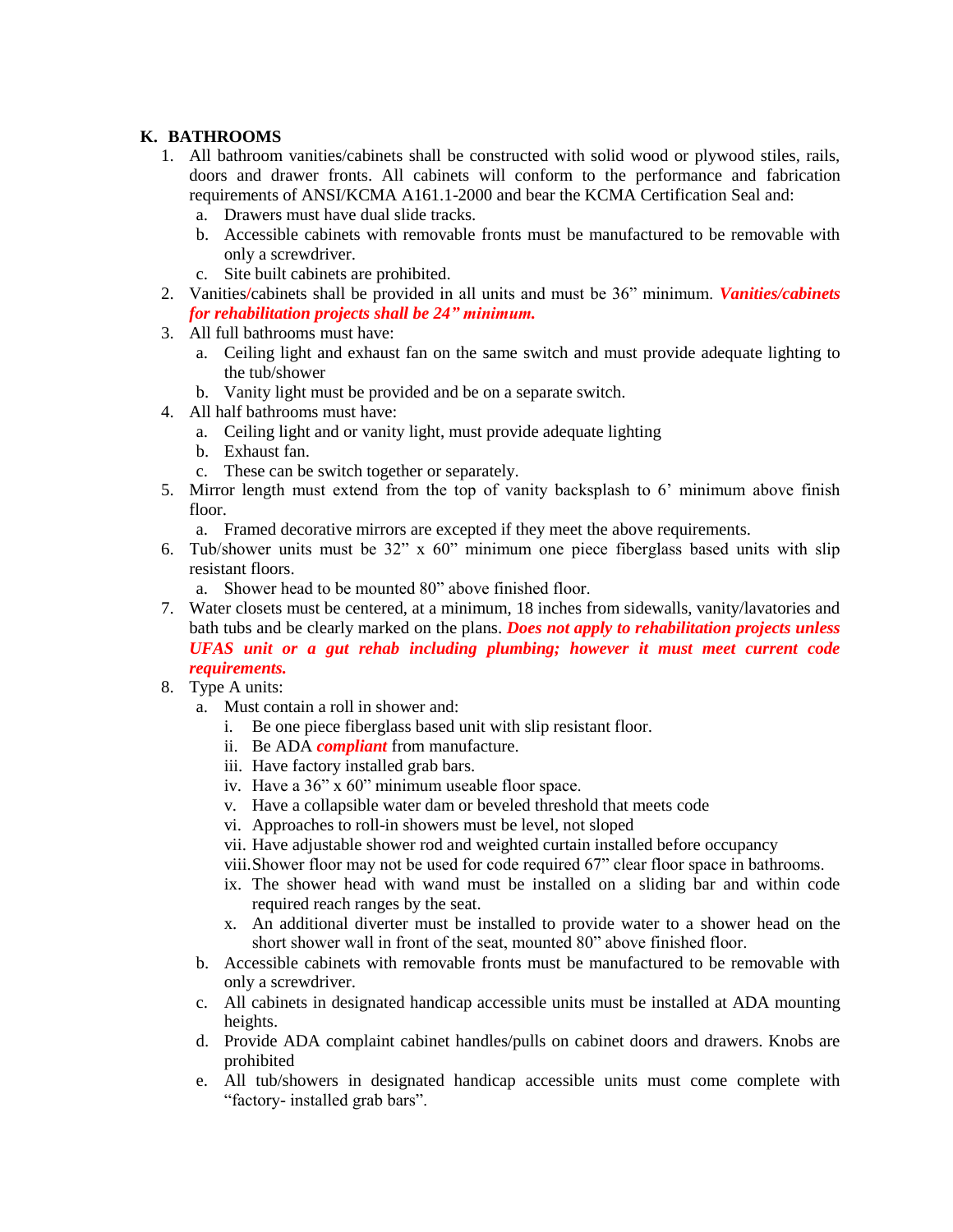- f. Provide solid blocking at all toilets and tub/shower units for grab bar installation.
- g. If providing a wall hung sink in an ADA unit it must have solid blocking behind the fixture and a recessed medicine cabinet or a storage cabinet must be provided.
- h. A wireless or hard-wired call for aid station is required in all bathrooms

## **L. BEDROOMS, CLOSETS AND STORAGE CLOSETS**

- 1. The primary bedroom must have at least 170 square feet, excluding the closet(s). *Does not apply to rehabilitation projects.*
- 2. Secondary bedrooms must have at least 120 square feet, excluding the closet(s). *Does not apply to rehabilitation projects.*
- 3. Every bedroom must have a closet at a minimum of 24" deep and contain a 5' long minimum wire shelf and closet rod. *Does not apply to rehabilitation projects.*
- 4. All interior and exterior mechanical and storage closets must have finished floor coverings.
	- a. Interior closets must have carpet or resilient flooring.
	- b. Interior mechanical closet must be resilient flooring
	- c. Exterior storage or mechanical closets may have sealed and or painted concrete floors.
- 5. Newly constructed residential units must have an exterior storage closet *provided for* each individual unit (interior common area only for congregate) with:
	- a. A minimum of 16 unobstructed square feet.
	- b. The square footage utilized by a water heater or HVAC air handler in the exterior storage closet may not be included in the 16 square foot calculation.
	- c. Storage closets may not have any dimension smaller than 36 inches in width or depth.

# **M. LAUNDRY ROOM**

- 1. All developments must have a washer and dryer hookup in each unit and:
	- a. Have a minimum depth of 36" measured from the back of the door.
	- b. Must accommodate a full sized 30" washer and dryer adjacent to each other.
	- *Does not apply to rehabilitation projects.*
- 2. Stacked washer/dryers are prohibited.
- 3. Washer water shutoff valves must be installed right side up with the hose connection below the shutoff handle.
- 4. Dryer vent connection box must be galvanized metal and be 2 inches maximum above finished floor.
- 5. In Type A and Type B units,
	- a. Each clothes washer and dryer must be centered for a side approach only. *Rehabilitation projects can utilize front or side approach.*
	- b. The washer and dryer clear floor space areas may overlap.
	- c. All electrical, plumbing, and venting rough-ins must be centered behind each washer and dryer to allow them to be centered for side approach.

## **N. FLOOR COVERINGS**

All materials must be installed to manufacturer's specifications using standard methods and resulting in the issuance of a manufacturer's guarantee / warranty. Manufacturer's written warranties must be provided to the Authority with the placed in service application.

- 1. Living Areas must have Luxury Vinyl Tile (LVT), Ceramic Tile, Laminate Flooring or Hardwoods.
- 2. Bedrooms may have carpet.
- 3. Kitchens, Bathrooms, Laundry room, Mechanical closets, Dining areas, and Foyer/ entrance area must have resilient flooring LVT, Sheet Vinyl, VCT or Ceramic Tile. Shoe molding must be installed in all resilient flooring areas.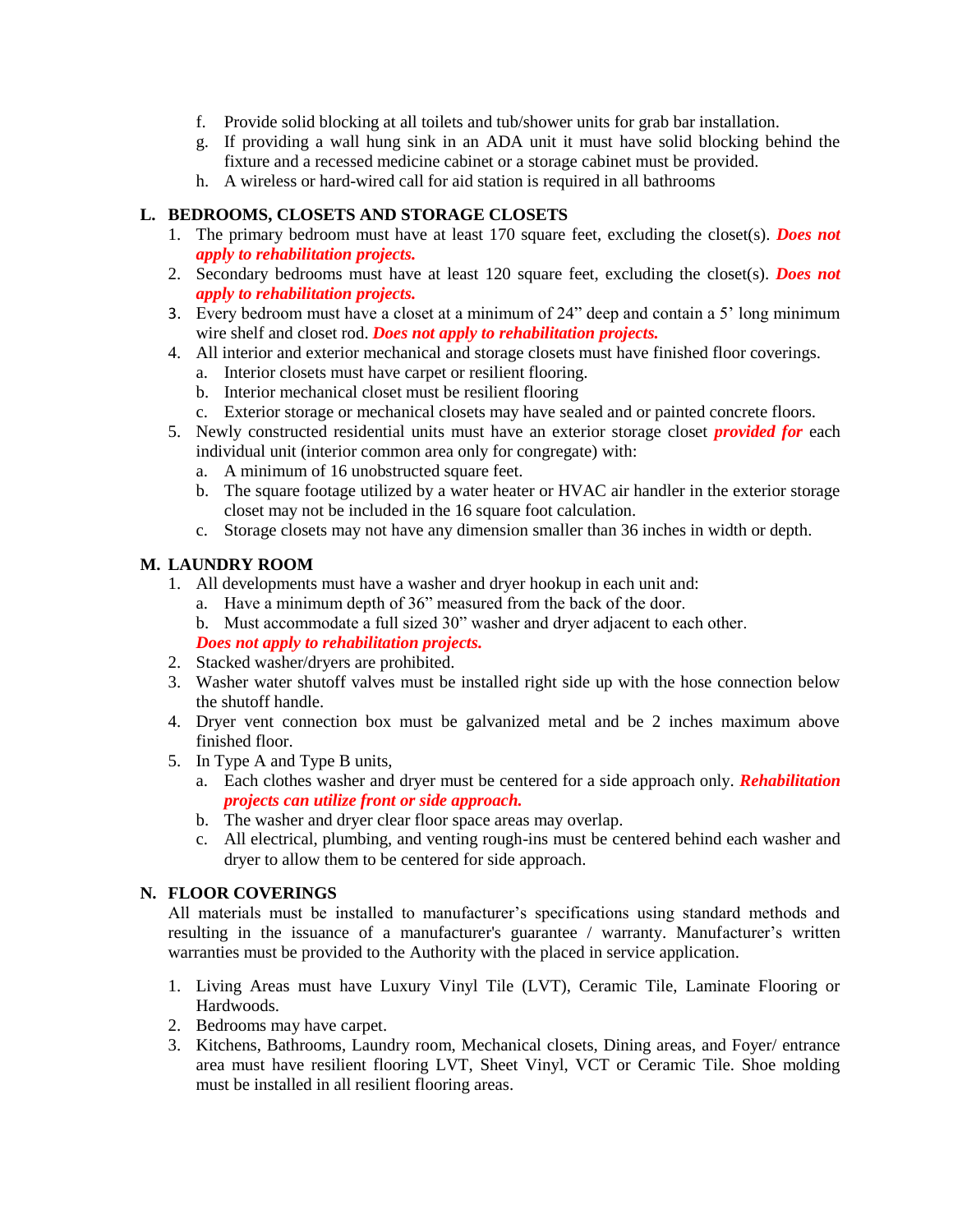- 4. LVT must have a 12mil wear layer and provide a minimum 15-year residential warranty. LVT installed in kitchens, bathrooms, laundry areas and mechanical closets must be 100% waterproof.
- 5. Sheet vinyl must be a minimum 0.095 thickness and provide a minimum 20-year residential warranty.
- 6. VCT must be at minimum 0.080 thickness.
- 7. Ceramic floor tile shall be minimum 12" x 12" and installed over poured concrete slab or cementitious backing material.
- 8. Carpeting shall comply with FHA -HUD Use of Materials Bulletin No. 44d.
- 9. Carpet pad must be installed under all carpeting and shall comply with FHA -HUD Use of Materials Bulletin No. 72a.
- 10. Carpets used in Type A units bedrooms must be glue-down type without padding.

## **O. MECHANICALS**

- 1. Non-Unit, "development", spaces must have separate HVAC systems. AKA "House System"
	- a. Must have a 15 SEER Energy Star rated HVAC system.
	- b. All refrigeration lines must be insulated.
	- c. Must be located within the developments building space.
- 2. All units must have individual central heat and air, HVAC
	- a. Manuals J, S &D must be utilized for design requirements.
	- b. All units must have a 15 SEER Energy Star rated HVAC system.
	- c. All refrigeration lines must be insulated.
	- d. Traditional air handler, heat pump and ducted HVAC system are acceptable.
	- e. Mini split ducted or ductless systems are acceptable.
- 3. All HVAC air handlers must be contained within the unit.
- 4. Bottom of returns must be 12" minimum above FFE.
- 5. All openings in duct work at registers and grilles must be covered after installation to keep out debris during construction.
- 6. The use of duct board is prohibited.
- 7. Connections in duct system must be taped and sealed with mastic and fiberglass mesh.
- 8. Ductwork located in unconditioned spaces must be insulated with R-8 minimum.
- 9. Galvanized metal or aluminum must be used for plenums and mixing boxes.
- 10. Electric mechanical condensate pumps are not allowed.
- 11. All hub drains serving HVAC condensate lines must be piped to the outside. Piping to the sanitary sewer is not allowed unless a primed p-trap is installed.
- 12. All bedroom closets, interior storage rooms, coat closets, and laundry rooms/closets must have a 4 inch tall by 8 inch wide minimum pass-thru grille above doors for air circulation in those areas that do not get conditioned.
- 13. There must be a minimum of ¾ inch air space under all interior doors measured from finished floor for air circulation.
- 14. All bath exhaust fans shall be rated at 70 CFM minimum vented to the exterior of the building using hard ductwork along the shortest run possible.
	- a. Venting through the roof is prohibited.
- 15. Dryer vents must be vented to the exterior of the building using hard ductwork along with the shortest run possible: maximum run is 35' including deductions for elbows.
	- a. Vent connection must be centered behind the dryer.
	- b. Venting thru the roof is prohibited.

## **P. PLUMBING**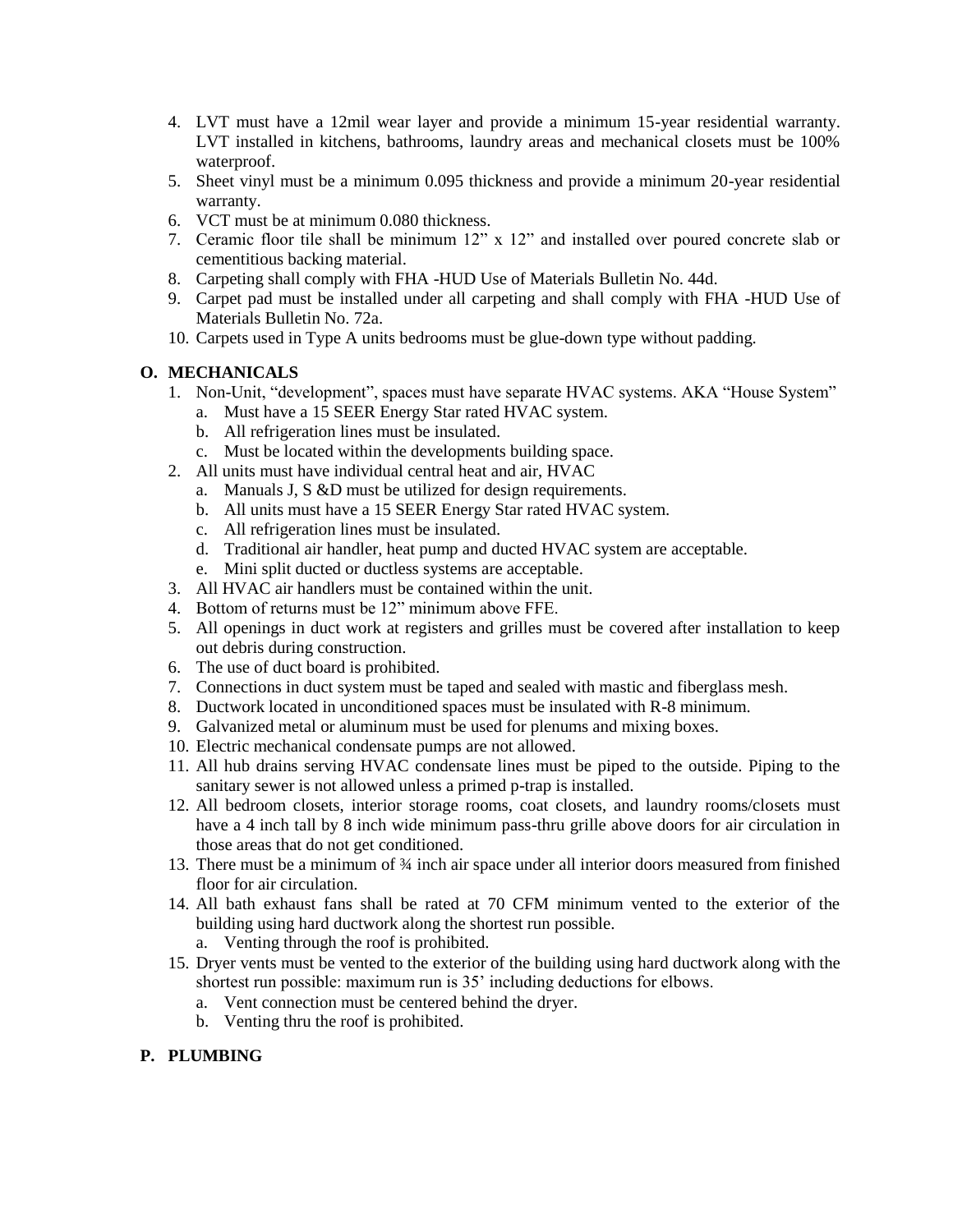- 1. Sanitary sewer main lines cannot be located under the slab of a building/ structure. The main line must run on the front, side or back of the building/ structure and tie ins made by unit modules.
- 2. Water meters are required for each unit. *Does not apply to rehabilitation projects.*
- 3. Unit water cut offs are to be placed in an easily accessible area and clearly marked with signage.
- 4. All domestic water line cut off valves must have metal handles, not plastic.
- 5. Domestic water lines are not allowed in unconditioned spaces.
- 6. Offset toilet flanges are prohibited.
- 7. All shower valves to be anti-scald.
- 8. Water sense fixtures must be used:
	- a. Toilets 1.28 GPM or less.
	- b. Showerheads, Kitchen faucets and Bath faucets 1.5 GPM or less.
- 9. Washer/dryer hookups in all units. *Does not apply to rehabilitation projects.*
- 10. Toilets to be ADA height in all units.
- 11. Toilets must be centered, at a minimum, 18 inches from sidewalls, vanity/lavatories and bath tubs and be clearly marked on the plans. *Does not apply to rehabilitation projects unless UFAS unit or gut rehab including plumbing; however it must meet current code requirements.*
- 12. Water heater for each unit:
	- a. Electric water heaters to have 0.93 UEF minimum, without blanket.
	- b. Gas water heaters to have 0.68 UEF minimum, without blanket.
	- c. 40 gallon for one and two bedroom units.
	- d. 50 gallon for three and four bedroom units.
	- e. Prohibited to be mounted above equipment or appliances.
	- f. Located in the units insulated envelope.
	- g. Placed in drain pans with drain piping plumbed to disposal point as per the latest approved addition of the International Plumbing Code.
	- h. Pipe all Water Heater Temperature & Pressure (T&P) relief valve discharges to disposal point as per the latest approved edition of the International Plumbing Code.
	- i. Elevated if necessary for proper pan drainage
	- j. Use of gas tankless water heaters is allowed with above requirements.
	- k. Use of electric tank less water heaters is allowed with the above requirements and the electrical panel must be rated at 200 amps or greater.
- 13. All hub drains serving HVAC condensate lines and water heater lines must be piped to the outside. Piping to the sanitary sewer is not allowed unless a primed p-trap is installed.
- 14. Frost-proof exterior faucets must be provided on every building with in a high rise development on the "House" water supply. Locations should be maintenance based.
- 15. All single family, Townhouse, Duplex and single story development must supply a frostproof faucet at the front and rear of each unit on the unit's water supply.
- 16. *Safe Drinking Water – the architect must certify on the final plans and/or specifications that the project will be constructed using lead-free pipes, solder, and flux. Applications proposing the rehabilitation of structures built 1988 or earlier must have the pipes, solder, and flux tested for lead and include a copy of the report with the Application. Items testing positive for lead must be included in the PNA for replacement.*

## **Q. ELECTRICAL**

- 1. Units must have separate electrical systems.
- 2. Non-residential, "development", spaces must have separate electrical systems. AKA "House"
- 3. Hardwired interconnected Smoke Detectors and Carbon monoxide detectors are to be installed as required by all applicable codes and regulations local, state and federal.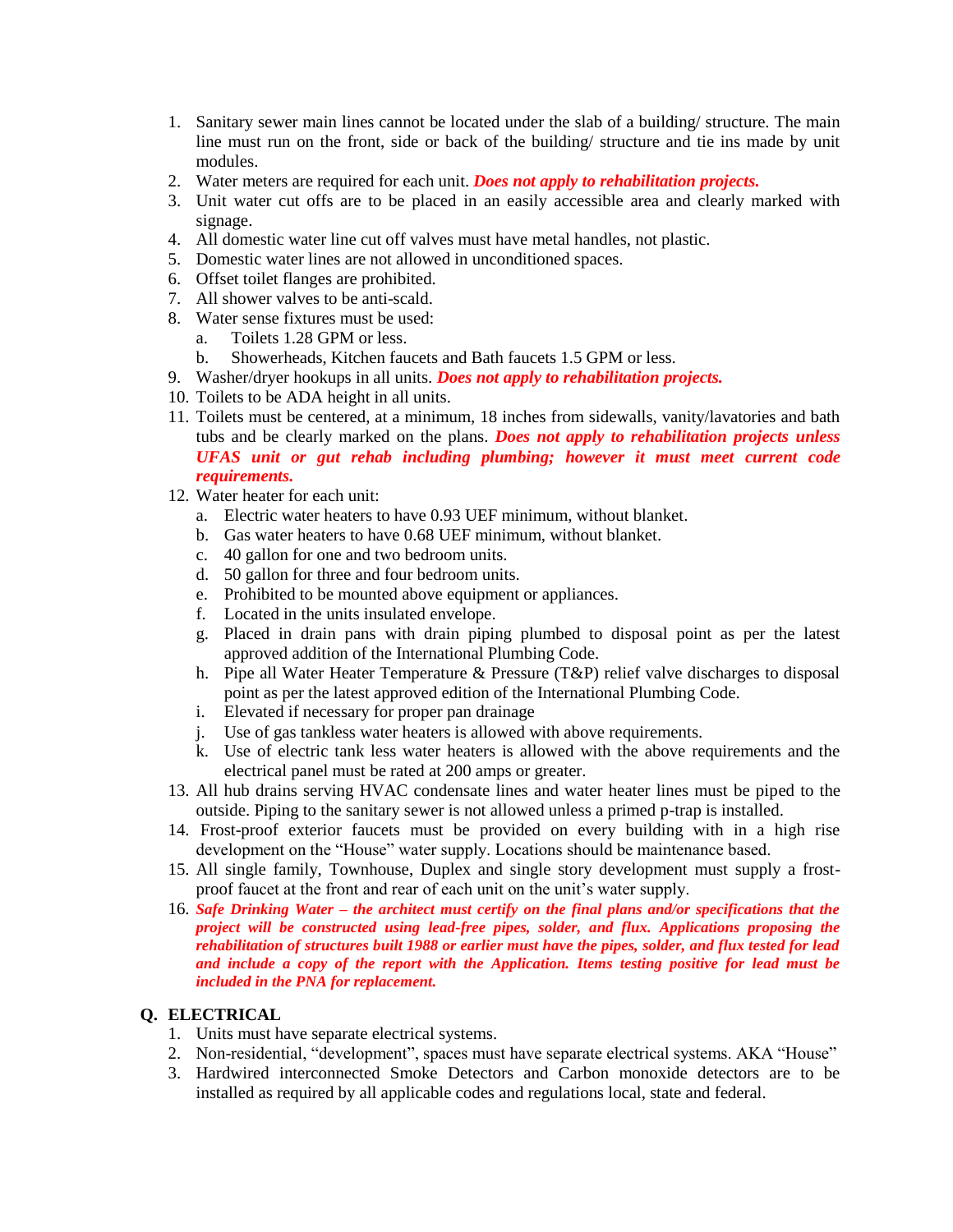- 4. All switches and thermostats to be mounted no more than 48" above the FFE.
- 5. All receptacles, telephone jacks, and cable jacks to be mounted 15" minimum above FFE.
- 6. All lighting fixtures to be Energy Star rated.
- 7. All bulbs to be Energy Star rated.
- 8. All units must have an Energy Star rated ceiling fan and light fixture located in the living room and all bedrooms with the light and fan being wall switched separately.
- 9. Overhead lighting is required in all bedrooms, bathrooms, laundry rooms, closets, and storage rooms and to be wall switched.
- 10. Exterior lighting is required at each unit entry door and to be wall switched by door unit. Buildings with conditioned interior corridors with access doors at each end with 24/7 "House" lighting are exempt from this requirement at the unit main entry door only.
- 11. All units pre-wired for high speed Internet hook-up with:
	- a. One centrally located connection port with connection ports in each bedroom,
	- b. Or one centrally located port with wireless internet network provided, per unit.
	- c. All internet lines must be toned and tagged properly to each unit.
	- d. Each building must have an internet termination and demarcation box for internet vendor connection
- 12. All units pre-wired for telephone with jacks installed in the living room and one per bedroom.
	- a. All telephone lines must be toned and tagged properly to each unit.
	- b. Each building must have a telephone termination and demarcation box for telephone vendor connection.
- 13. All units pre-wired for cable television with jacks installed in the living room and one per bedroom.
	- a. All cable lines must be toned and tagged properly to each unit.
	- b. Each building must have a cable termination and demarcation box for cable vendor connection.
- 14. Development Lighting
	- a. Serviced by the "House" electrical panel.
	- b. Must be located in all common areas, breezeways, corridors, and stairwells.
	- c. Open areas must be activated by a photo cell placed on the east or north side of the building.
	- d. Conditioned or closed common areas require 24/7 lighting.
- 15. All call for aid devices must be installed beside or below ceiling light switches in bedrooms and bathrooms.

### **R. ENERGY STAR**

- 1. New Construction Multi Family Developments will:
	- a. Be built to meet and receive the Multi Family New Construction Energy Star Certification. This includes all mandatory measures; MFNC Rater Design Review Checklist, MFNC Rater Filed Checklist, MFNC HVAC Functional Testing Checklist, MFNC Water Management System Requirements.
	- b. All reports must be provided to the Authority with final inspection request.
	- c. Developments will use the Energy Star Portfolio Manager and must allow The Authority full access to this data for a minimum of five years. To share a property with The Authority, users should send a connection request to development@SCHousing.com.
- 2. New Construction Single Family, Townhouses and Duplex Developments will:
	- a. Be built to meet and receive the Version 3.0 Energy Star Certification. This includes all mandatory measures; National Rater Design Review Checklist, National Rater Checklist, National HVAC Design Report, National HVAC Commissioning Checklist, National Water Management System Builder Requirements.
	- b. All reports must be provided to the Authority with final inspection request.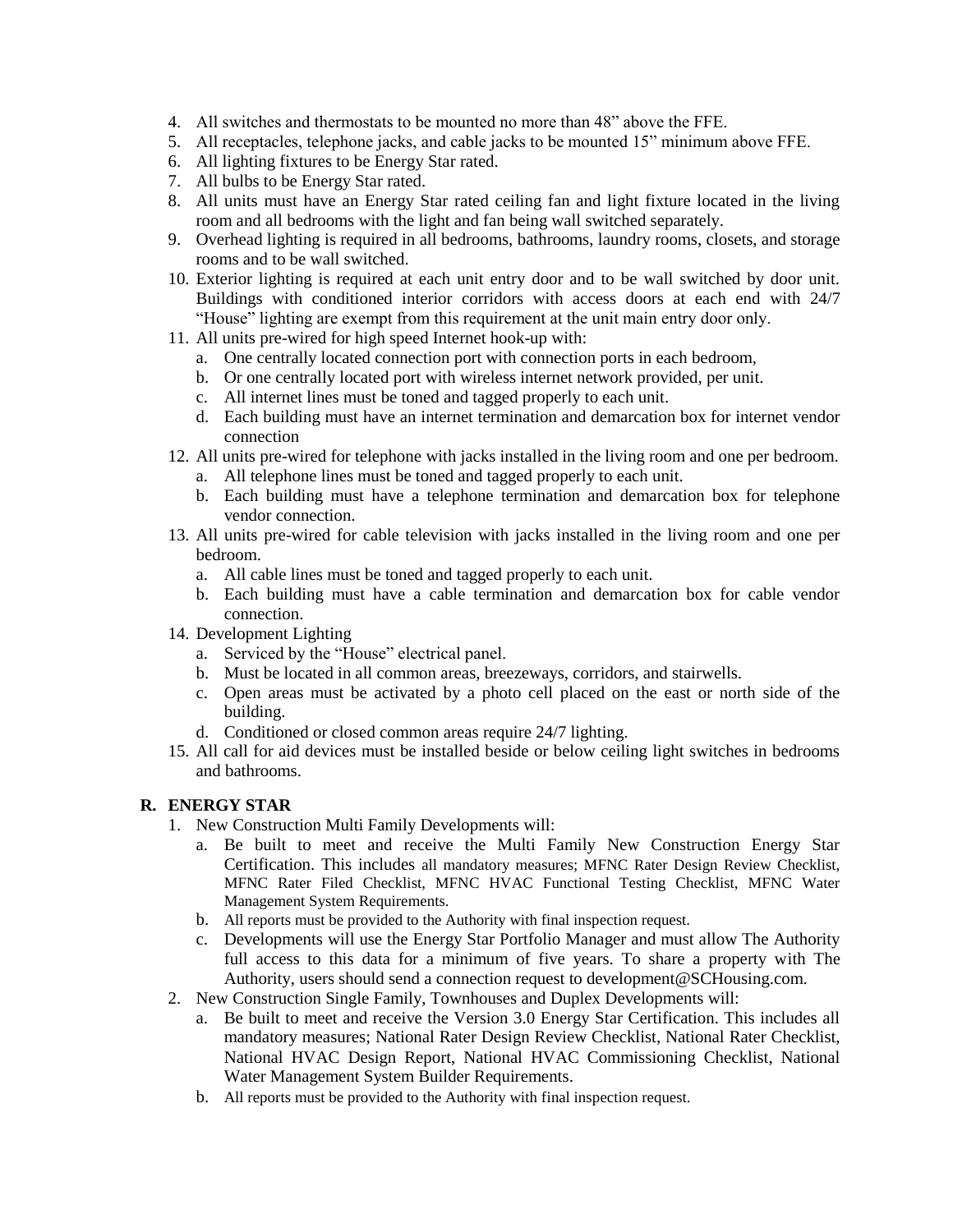3. If the development fails to meet the requirements outlined in this section, the Authority may adjust the allowable costs for construction and may reduce the LIHTC allocation.

### **S. SINGLE FAMILY, TOWNHOUSE AND DUPLEX DEVELOPMENTS**

- 1. All detached single family homes must contain a minimum of two (2) bedrooms.
- 2. Duplexes may have one bedroom if mixed development two (2) bedrooms if not mixed.
- 3. Townhouses must contain:
	- a. a minimum of two (2) bedrooms
	- b. Town Homes without a bed and bath on the main floor will be required to have a half bathroom located on the main floor.
	- c. *Townhouse definition: A single family dwelling unit constructed in a row of three or four attached units two or three stories tall in which each unit extends from foundation to roof with a yard or public way in the front and back. Each unit would be on a separate lot (property line between units) with its own separate street address. These units would be considered IRC R-3 buildings.*
- 4. Must have concrete driveways, curbing at street and front entry walkways. Curbing at street will be waived for scattered site developments.
- 5. May use "Herbie Curbie" container if the locality provides such and:
	- a. Must provide enclosed storage at each unit for the "Herbie Curbie".
	- b. Must have one for each unit.
	- c. Must provide letter stating this service is available.

### **T. OLDER PERSONS UNITS**

- 1. All units must be Type B units
- 2. All older persons (55+ years) and elderly developments will be one-story structures, or if greater than one story, all stories will be accessible by an ADA complaint elevator (s).
- 3. Hallways must have a minimum width of 42 inches. *Does not apply to rehabilitation projects.*
- 4. Corridors in any common areas must have a continuous suitable handrail on both sides mounted 34 to 38 inches above finished floor, and be 1 ¼ inches in diameter.
- 5. Provide a minimum 18 inch grab bar in all tub/shower units. The grab bar must be installed centered vertically at 48 inches A.F.F. on the wall opposite the controls.
- 6. Provide solid blocking at all toilets and tub/shower units for grab bar installation.

### **U. SIGHT AND HEARING IMPARED UNITS.**

- 1. The unit(s) must be roughed in to allow for smoke alarms with strobe lights in every bedroom, bathroom, and living area.
- 2. The units must have a receptacle next to telephone jacks in units for future installation of TTY devices.
- 3. Each overhead light fixture and receptacle must be wired to accommodate a 150 watt load.
- 4. A lighted doorbell button connected to an audible and strobe alarm installed in each bathroom, bedroom, and common area is required for each sight and hearing-impaired unit.
- 5. Unit must be Type B.

### **V. REHABILITATION OF EXISTING HOUSING**

1. Developments that have units, by bedroom size, smaller than the following square footages are considered to be obsolete developments and are not eligible for funding:

Bedrooms per Unit Minimum Heated Sq. Ft. per Unit

| Studio | 400   |
|--------|-------|
| One    | 500   |
| Two    | 700   |
| Three  | 850   |
| Four   | 1,000 |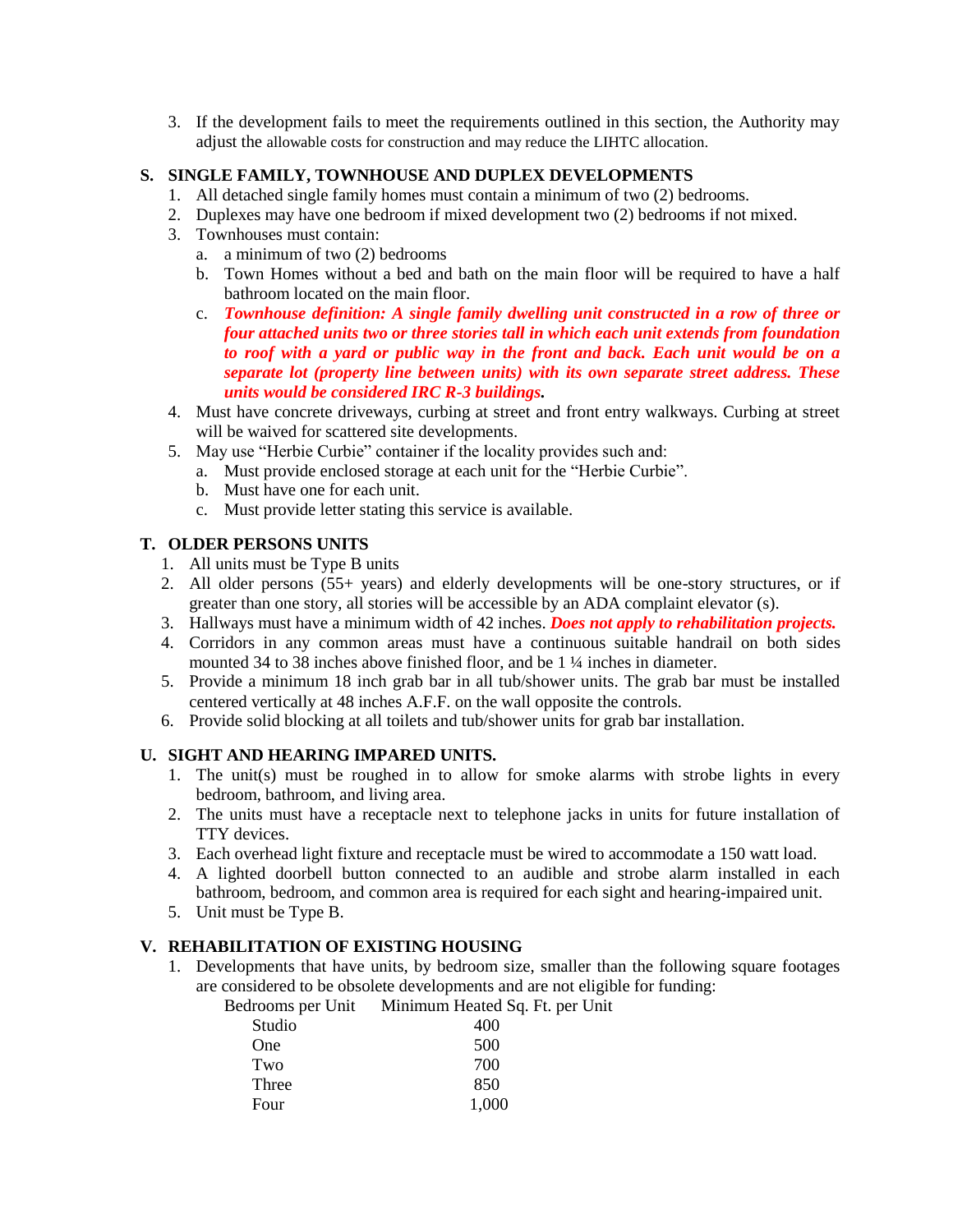- 2. All developments must have central heat and air. If HVAC units are replaced, they must be at least 15 SEER and all refrigeration lines must be insulated.
- 3. The following are mandatory items unless replaced on or after January 1, 2012 with the exception of item (a) which must be done in all rehabilitations.
	- a. Entire unit (all rooms and ceilings) including doors and trims must be repainted.
	- b. Replace and install new flooring in each unit. At a minimum, tile must be VCT or better.
	- c. New bathroom fixtures must be installed to include the following:
		- i. New tub shower, re-glazing not allowed. Three piece surround insert is acceptable. All caulking must be replaced.
		- ii. Shower valves and heads.
		- iii. Replace sink, vanity and plumbing fixtures with new. Vanity to include, at a minimum, a pull out drawer and/or storage area.
		- iv. New toilet.
		- v. Install new exhaust fan.
		- vi. Install new water supply valves.
	- d. New kitchen fixtures must be installed to include the following:
		- i. Dual track sliding drawers.
		- ii. New double sink and plumbing fixtures.
		- iii. New stove with re-circulating exhaust fan.
		- iv. New Energy Star rated refrigerator, with ice maker that is a minimum of *14* cubic feet. *Ice maker not required in rehabilitation projects.*
		- v. Install new water supply valves.
	- e. Replace all water heaters.
	- f. All exterior doors must be Energy Star metal-clad or fiberglass doors and must be paneled, and have a peephole.
	- g. Replace all windows with Energy Star rated, for zone south central, vinyl windows with screens.
	- h. Upgrade insulation in attic to R-38.
	- i. All units wired for high speed (broadband) Internet hook-up with at least one (1) centrally located connection port or wireless computer network. All wires to be hidden.
	- j. Units with existing washer/dryer connections must replace and install new water supply fixtures and valves.
	- k. All older persons (55+ years) and elderly acquisition/rehabilitation developments may have more than one-story, provided that existing elevators are ADA complaint, receiving regular maintenance, are in good working condition as of the Application deadline and service all upper level rental units. Those developments without existing elevators will be required to install ADA complaint elevators.
	- l. Window blinds and exterior window screens to be replaced.
	- m. Replace all damaged and worn interior doors, jams, frames, and hardware.
	- n. Reseal all asphalt parking and roadway services throughout the development.
	- o. Existing exterior wooden stair systems may not be repaired. Instead they must be replaced in their entirety with new powder-coated galvanized steel or concrete stair systems.

# **W. ADAPTIVE RE-USE OF EXISTING STRUCTURES**

The definition of "adaptive reuse" is the conversion of an existing non-residential building(s) into a residential building(s). The architect must certify on Exhibit G that the development will meet the following requirements:

1. A minimum of fifty percent (50%) of the square footage of each existing building(s) must be converted to residential use: and